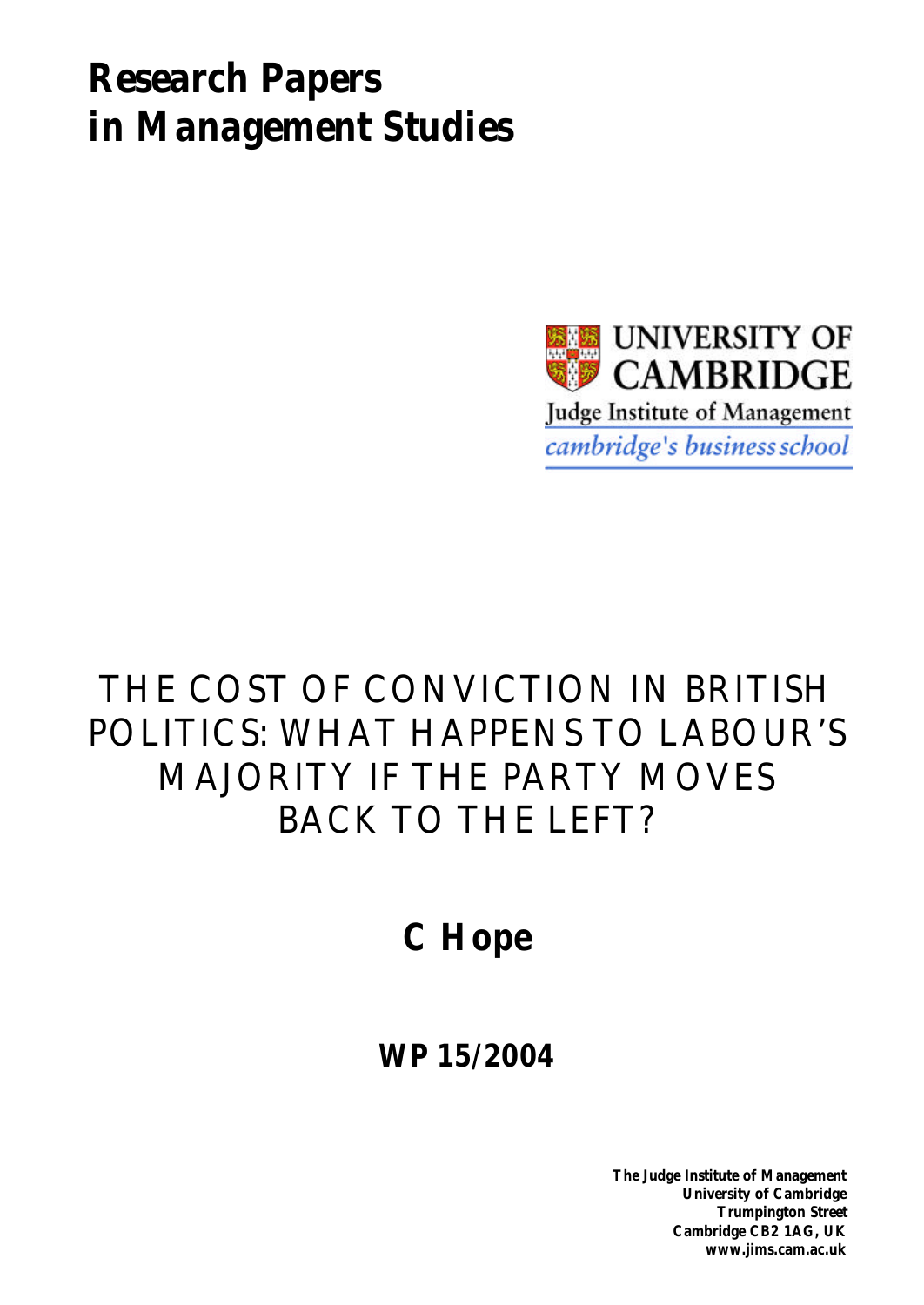These papers are produced by the Judge Institute of Management, University of Cambridge.

The papers are circulated for discussion purposes only. Their contents should be considered preliminary and are not to be quoted without the authors' permission.

# THE COST OF CONVICTION IN BRITISH POLITICS: WHAT HAPPENS TO LABOUR'S MAJORITY IF THE PARTY MOVES BACK TO THE LEFT?

# **C Hope**

# **WP 15/2004**

Chris Hope Judge Institute of Management University of Cambridge Email: c.hope@jims.cam.ac.uk

Please address enquiries about the series to:

Research Support Manager Judge Institute of Management Trumpington Street Cambridge CB2 1AG, UK Tel: 01223 760546 Fax: 01223 339701 E-mail: research-support@jims.cam.ac.uk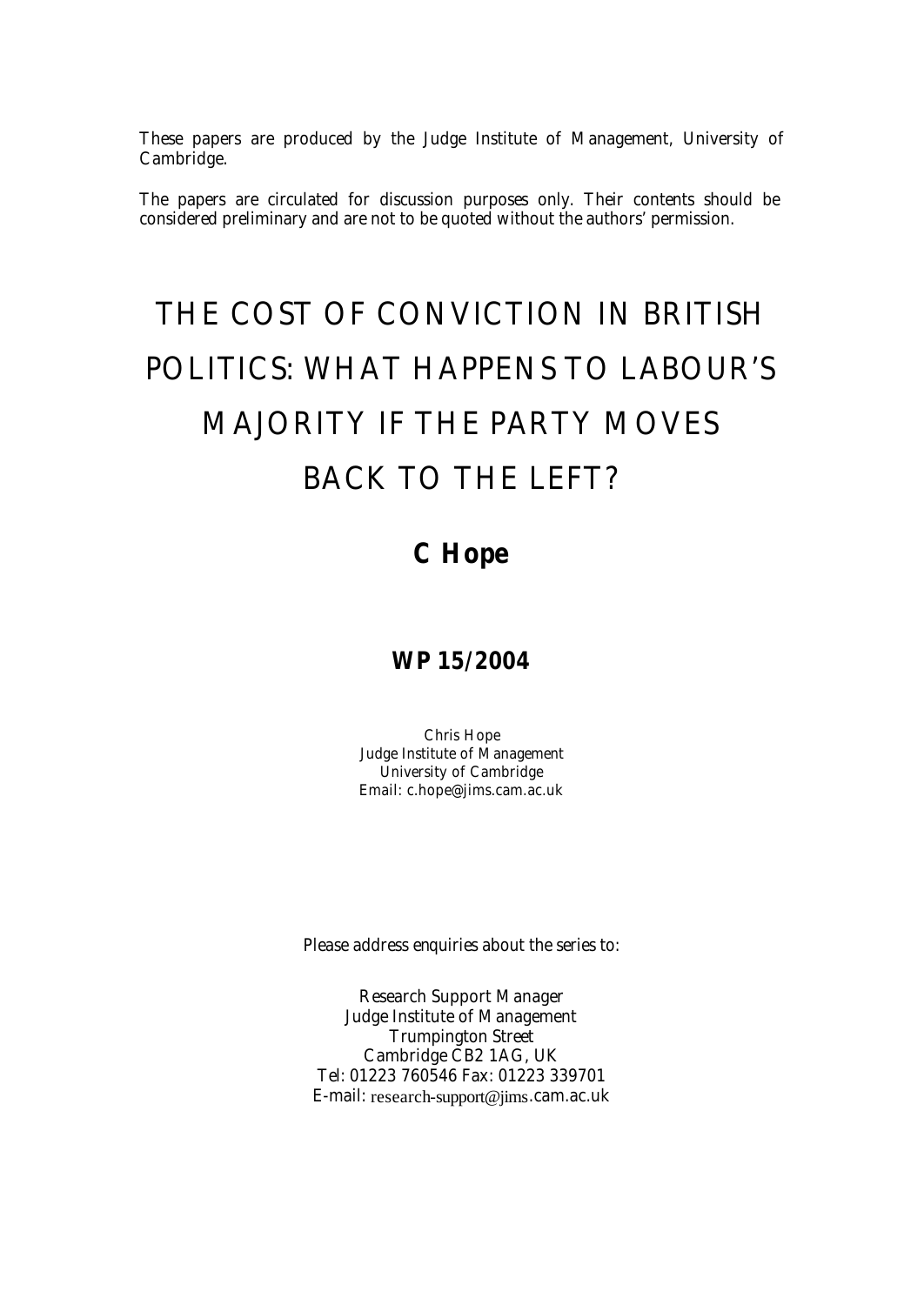# **The cost of conviction in British politics: What happens to Labour's majority if the party moves back to the left?**

**Dr Chris Hope Judge Institute of Management University of Cambridge October 2004**

### **Abstract**

The proximity theory of voting states that people support the party that they perceive to be closest to their own positions in the dominant issue space, a space that is typically best represented by a unidimensional, left-right continuum. In this paper, a probabilistic modified proximity model  $(PM^2)$  of British voting is constructed and calibrated against recent British opinion polls of voter and party position and declared voting intention. It modifies the standard proximity theory to say that voters will not vote for a party more than a critical distance away on the left-right continuum, and that a proportion of potential Lib Dem voters do not believe that they are ready for government, and so either do not vote, or vote for the nearest alternative party instead.

Results from  $PM<sup>2</sup>$  show that Labour could increase its mean lead over the nearest opposition slightly by continuing to move to the right a little beyond Tony Blair's present position.

Moving back to the left, to a position represented by Gordon Brown and Labour MPs as a whole, would reduce Labour's overall majority by a mean of 133 seats (90% confidence interval a reduction in overall majority of 84 to 168 seats), giving a 14% chance of Labour not obtaining an overall majority, if the voters do not change their views and the other parties do not change their positions.

 . Moving to a triangulation position, which is a compromise between conviction and expediency, would reduce Labour's overall majority by a mean of 62 seats (90% confidence interval a reduction in overall majority of 14 to 118 seats). Only in the very worst cases would this lead to Labour's overall majority disappearing with the proviso, as before, that the voters do not change their views and the other parties do not change their positions.

Reducing the proportion of Lib Dem voters who feel they are unready for government, or a move back towards the centre by the Tories, could cause significant electoral problems for Labour.

All of the results are based upon the proximity theory of voting, which is only one amongst several theories of electoral choice, and should be treated with the appropriate level of caution that this implies.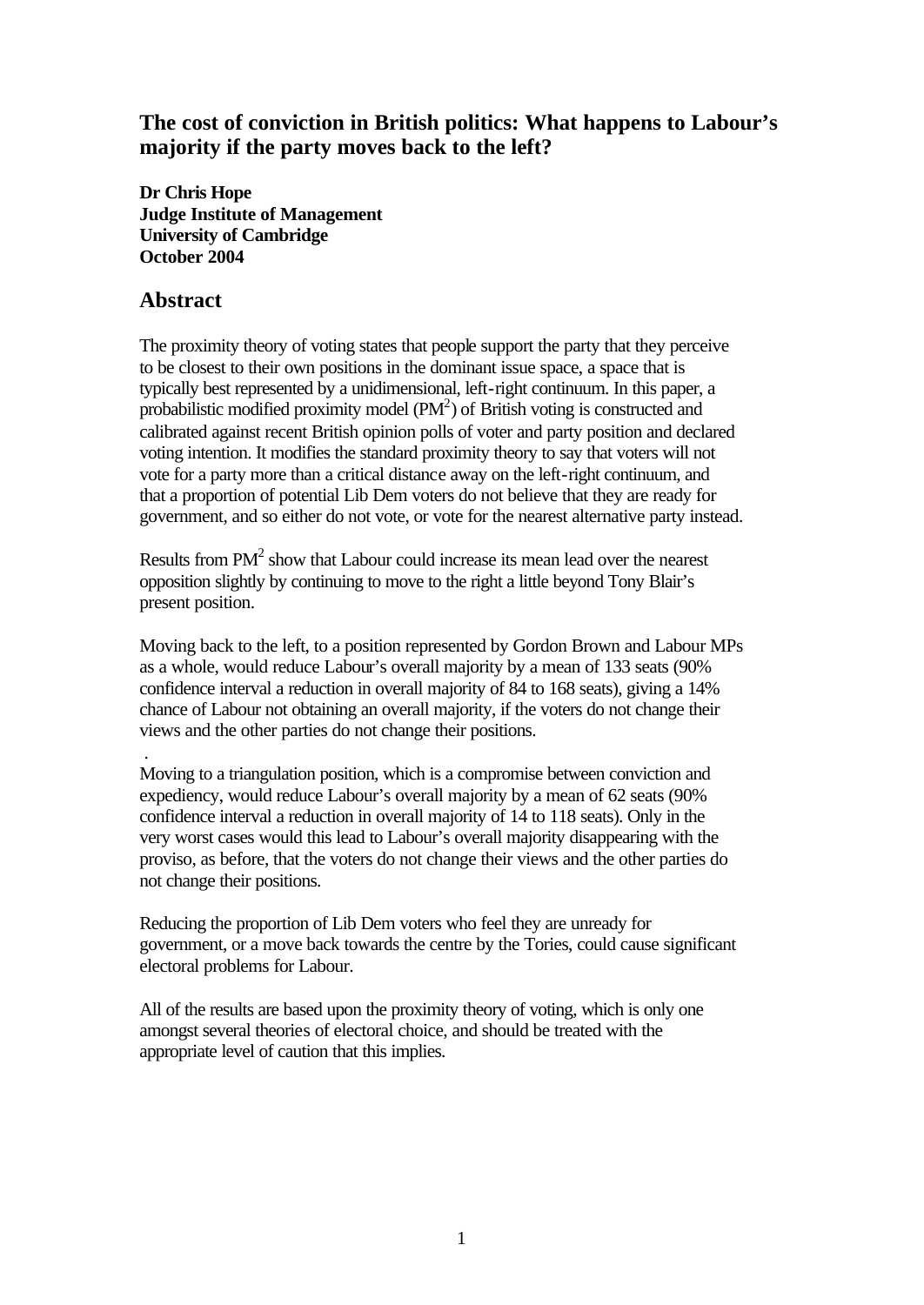# **Introduction**

The electoral landscape in Great Britain since the end of the Second World War in 1945 has been dominated by the Labour and Conservative (Tory) parties. In the sixteen general elections between 1945 and 2001, these two parties have each averaged slightly over 41 percent of the votes cast. Because of Britain's first past the post electoral system, one of these two parties has held an overall majority in the House of Commons and been able to form a Government for all except a few months of this period.

A third party, originally called the Liberals, but now the Liberal Democrats (Lib Dems) has obtained a sizable share of the vote since 1974, peaking at 25% in 1983, but remaining at over 18% in 2001. A variety of smaller parties together obtain less than 10% of the votes cast (Clarke et al, 2004).

For most of the last sixty years, the Labour party has been a party of the left. But Great Britain in 2004 is described as "a country which believes that the English-based Labour party has lurched to the right" by one of the Labour Party's own former MPs (Hattersley, 2004). About one third of Labour party members believe that the Labour party's rightward drift under Tony Blair has gone too far (ICM, 2004).

Previous Labour party chair, John Reid, implicitly accepts that a rightward shift has occurred when he says "We are not about merely occupying the centre ground of British politics. We are about shifting the centre ground." (Reid, 2003).

This is confirmed by an opinion poll which asked respondents to score Tony Blair and Labour MPs along a left-right axis running from very left wing at  $-2$  to very right wing at +2. It found Blair to be just to the right of centre at +0.09, with Labour MPs as a whole at –0.5, and Gordon Brown at –0.4 (Kettle, 2004). As Joyce McMillan puts it "To many traditional Labour supporters, Tony Blair looks like a man who leads the Labour Party without actually belonging to it." (McMillan, 2004).

This paper develops a simple model, based upon the proximity theory of voting. Both deterministic and probabilistic forms of the model are used to explore how well a leftright distinction can explain the voting intentions of the British electorate, and calculate what the electoral implications would be if the Labour party moved back towards the left-of-centre position that the voters believe its MPs, and its alleged leader in waiting, really hold.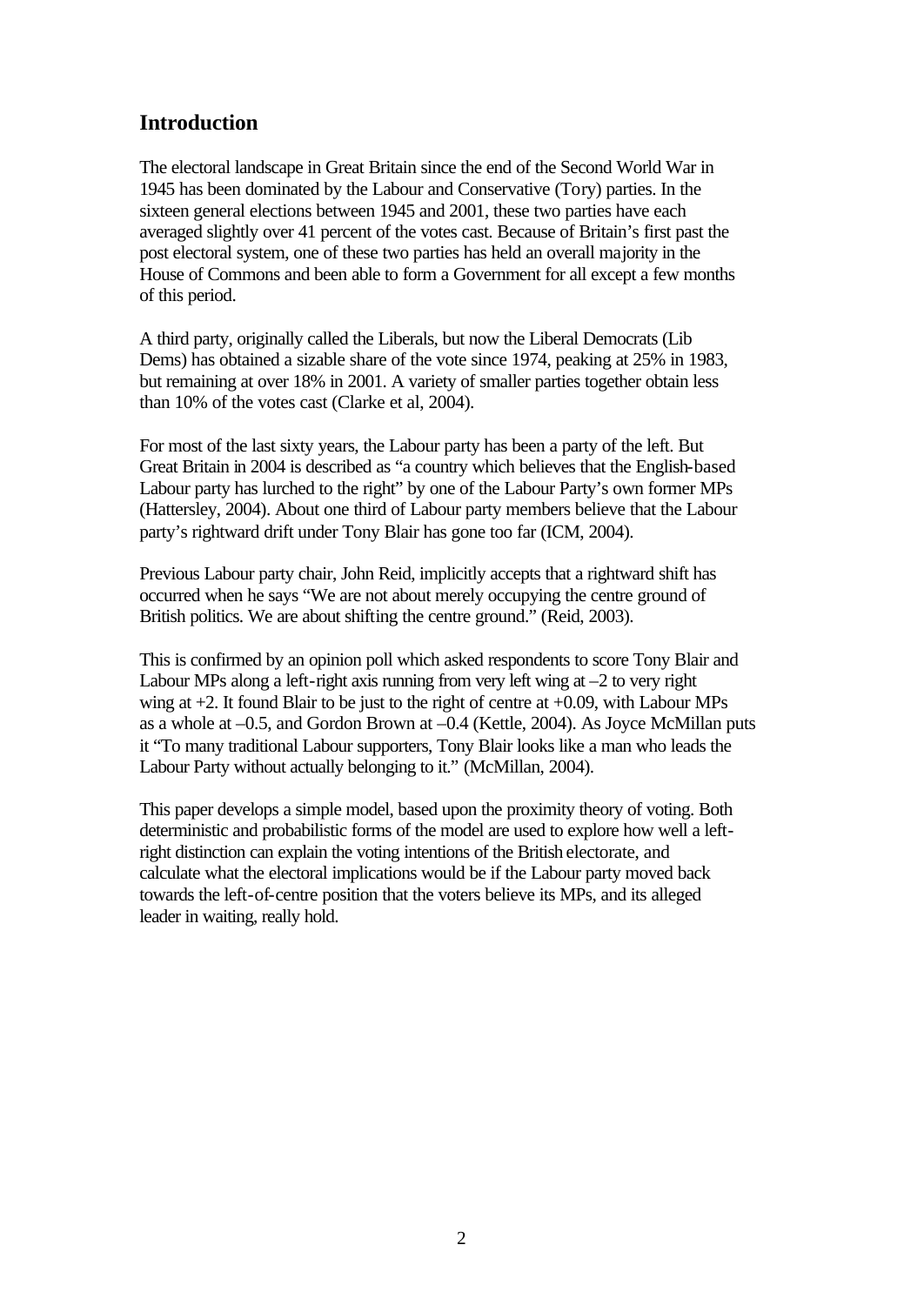# **Methodology and data**

The model is based upon the proximity theory of voting (Downs, 1957) which states that "people support the party that they perceive to be closest to their own positions in the dominant issue space, a space that is typically best represented by a unidimensional, left-right continuum" (Clarke et al, 2004).

The continuum is represented by a numerical mapping from the verbal descriptions used by opinion pollsters as shown in Table 1, which also shows the percentage of the British electorate who place themselves in each of the categories in September 2004. (Electoral politics in Northern Ireland are very different, and not covered by most opinion polls or this paper).

| Table 1 The left-right continuum |                                |                       |
|----------------------------------|--------------------------------|-----------------------|
| Verbal description               | Numerical value                | Percent of electorate |
| Very left wing                   | $-2$ ( $-2.33$ to $-1.67$ )    | 3                     |
| Fairly left wing                 | $-1.33$ ( $-1.66$ to $-1.00$ ) | 9                     |
| Slightly left of centre          | $-0.66$ ( $-0.99$ to $-0.34$ ) | 17                    |
| Centre                           | $0(0.33 \text{ to } 0.33)$     | 23                    |
| Slightly right of centre         | $+0.66$ (0.34 to 0.99)         | 13                    |
| Fairly right wing                | $+1.33$ (1.00 to 1.66)         | 9                     |
| Very right wing                  | $+2$ (1.67 to 2.33)            | 3                     |
|                                  |                                | Source: YouGov, 2004  |

*Note: 24% Don't Know*

The best normal fit to this distribution, ignoring the don't knows, has a mean of -0.08 and a standard deviation of 0.97 (Palisade corporation, 2000). So, according to this YouGov poll, the British electorate has its mean very slightly to the left of centre, and 95% of the electorate are positioned between about –2 and +1.8 on the left-right continuum.

The same poll asked about the position of the main party leaders along the same continuum. The mean responses, again ignoring don't knows, are shown in Table 2. Charles Kennedy and the Lib Dems are perceived to be slightly to the left of the centre, Tony Blair and Labour are perceived as a shade to the right of central, and Michael Howard and the Tories are perceived as fairly right wing (YouGov, 2004).

| Table 2 The positions of the party leaders |         |          |  |
|--------------------------------------------|---------|----------|--|
| Party leader                               | Party   | Position |  |
| <b>Charles Kennedy</b>                     | LibDems | $-0.30$  |  |
| Tony Blair                                 | Labour  | $+0.09$  |  |
| Michael Howard                             | Tories  | $+1.04$  |  |

*Source: YouGov, 2004*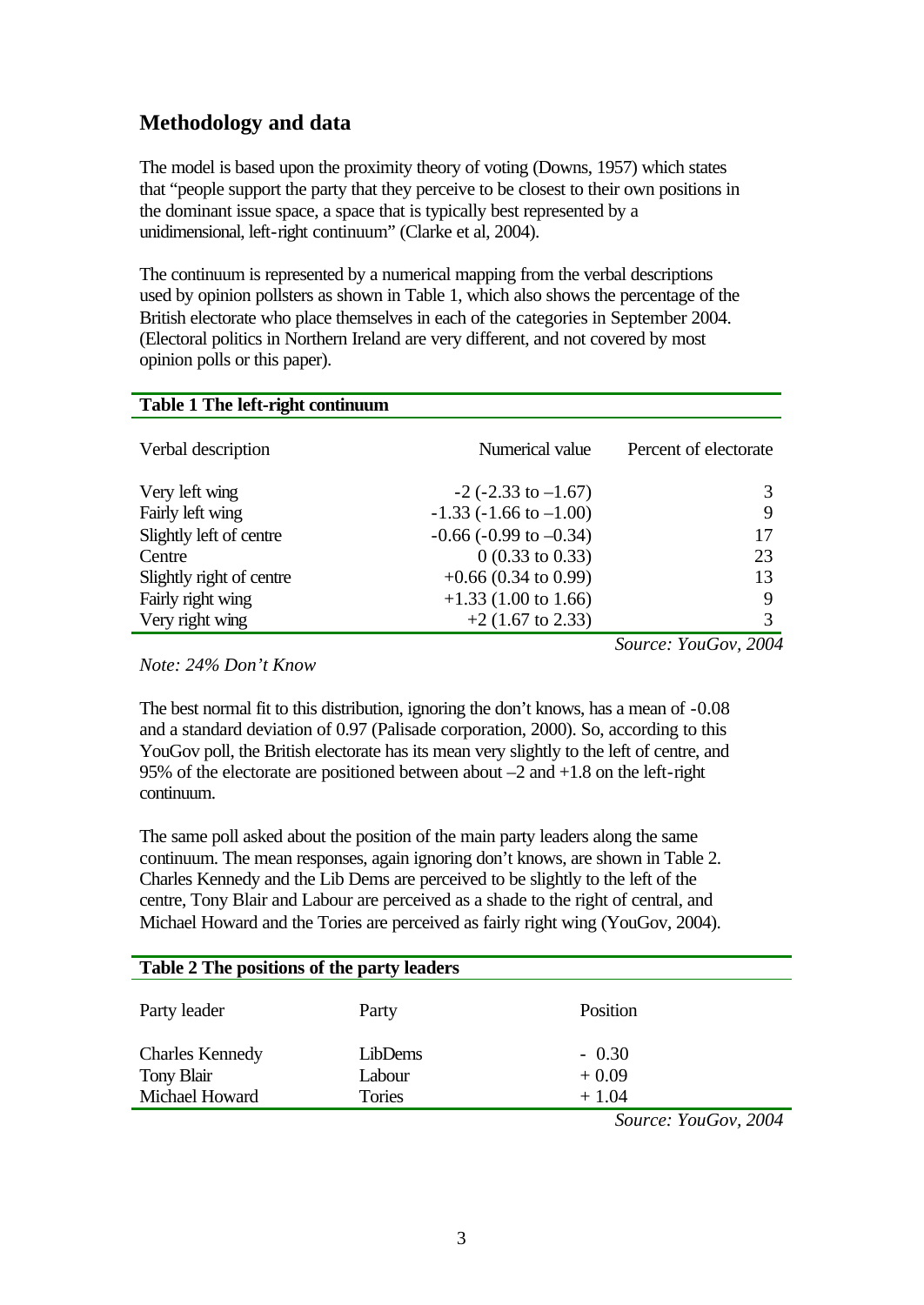There are two other parties in the British electoral landscape which have a reasonable chance of obtaining at least a few percent of the votes at a general election; the Green party and the UK Independence party (UKIP). Although the YouGov poll did not ask the electorate about these parties, it is safe to say that the Green party is perceived as being towards the left wing end of the continuum ("the Green Party now occupies the progressive political space once held by left-wing Labour" Tatchell, 2004), maybe around –2,and the UK Independence party is towards the right wing end, maybe around  $+2$ .

According to the pure version of the proximity theory, voters should vote for the party nearest to them along the left-right continuum. With the distribution of the electorate in table 1, and the position of the parties as shown in table 2, the pure proximity theory would allocate votes to parties in such a way that the Lib Dems would win the largest share of the vote, as shown in Table 3 (taken from a run of the model with 10000 voters, so party shares accurate to within about plus or minus 1%).

| Table 3 Shares of the parties from pure proximity theory and opinion poll results |                                             |                         |
|-----------------------------------------------------------------------------------|---------------------------------------------|-------------------------|
| Party                                                                             | Share under pure<br>proximity theory $(\%)$ | Opinion poll result (%) |
| Lib Dems                                                                          | 34                                          | 24                      |
| Labour                                                                            | 25                                          | 37                      |
| Tories                                                                            | 21                                          | 29                      |
| Greens                                                                            | 14                                          | $5^1$                   |
| <b>UKIP</b>                                                                       | 5                                           | $4^2$                   |

This pattern is far from the voting intentions uncovered by opinion polls taken in the same month as the YouGov poll, as shown in the final column of the table.

*Notes:*

*1. Includes Scottish/Welsh nationalists and other small left wing parties*

*Source: MORI, 2004*

*2. Includes other small right wing parties*

The pure proximity theory would also predict that there would be 100% turnout at elections, which again is far from the case. At the last British general election in 2001, the turnout was 59%, the lowest since 1918; in 1997 it was 71% and in 1992 it was 78%, the highest for 18 years (Bolton, 2001). 6% of the electorate state that they never vote (MORI, 2002).

Two modifications to the pure proximity theory allow the model to address the lower than 100% turnout and the lower intention to vote for the Lib Dems.

#### *Critical distance*

Rather than saying that a person will certainly vote for the nearest party, it may be more realistic to say they will not vote for a party more than a critical distance ('critical') away on the left-right continuum, but they will vote for the nearest party inside that distance. If no party is within the critical distance, they will not vote. This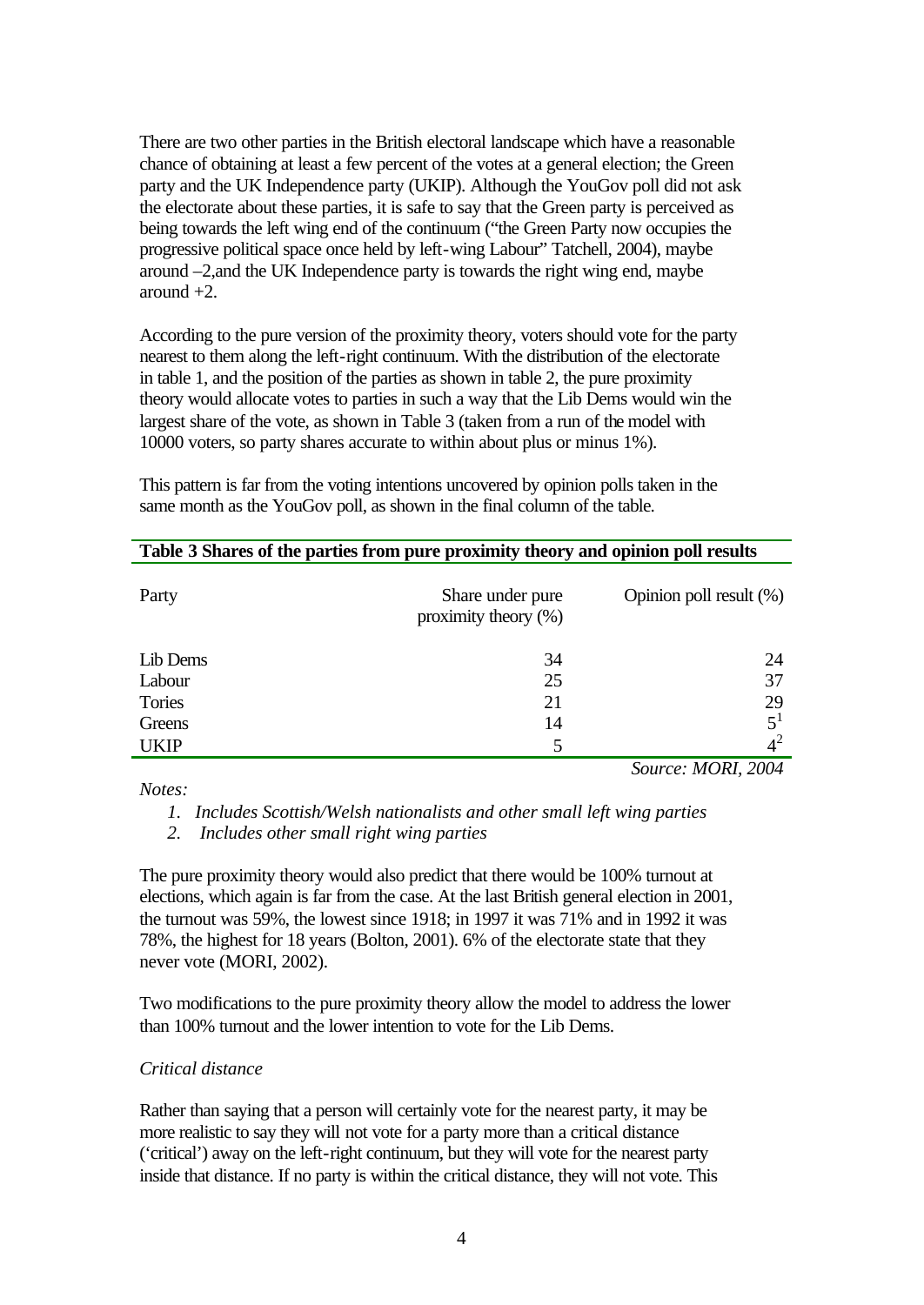will lead to a turnout of less than 100% provided the critical distance is not very large. Presumably some proportion of the 6% who never vote stay away from the polls for reasons other than lack of choice on the left-right continuum; the model does not attempt to take account of the politically apathetic as, by their own admission, they can never affect the result of an election.

#### *Readiness for government*

The Lib Dems have never been in power nationally, and commentators and voters worry about whether they are ready for government. A letter to the Guardian expressed this worry as "is Kennedy ready to govern? I think not. Being clubbable is enough to make him an attractive MP. But being prime minister means dealing credibly with Bush's successor" (Gilbert, 2003). One Lib Dem MP talked in 2001 about "planning for government within the next 10 years" and reflected that "if people don't think you can win and form a government, they don't vote for you. That's been our problem in the past." (Davey, 2001). Anthony King amplifies upon this "Votes in the British system go to the part which might form a Government and, for the foreseeable future, that is the Tories or Labour" (Independent, 2004).

These concerns are incorporated in the model by applying two parameters 'readiness for government' ('readiness') and 'willingness to switch parties' ('switch') to voters who are closest to the Lib Dems.

If 'readiness' takes a value r, lower than 1, then a proportion  $(1-r)$  of the voters that are closest on the left-right continuum to the Lib Dems, and inside the critical distance, do not vote for them. Instead, if switch takes a value s, a proportion s of them vote for the next nearest party (provided it is inside the critical distance), and a proportion (1-s) of them do not vote. It is assumed that r takes the value 1 for the other parties, because both Labour and the Tories have recent experience of government.

With these two modifications, the proximity model can reproduce the voting intention results very closely, as shown in table 4. The model is described as deterministic, even though it contains a probabilistic representation of voters' views, because the positions of the three main parties are assumed to be perfectly known, a condition relaxed later in the probabilistic version of the model. The party positions are taken from the YouGov poll results for the party leaders, as shown in table 2.

The positions of UKIP and the Green party, and the parameter values, are the result of a search using the genetic algorithm in RiskOptimiser to find the values that minimise the differences between the shares of the parties and the MORI poll results shown in table 3 (Palisade corporation, 2000).

As can be seen from a comparison of table 4 and table 3, all of the party shares from the model are within 1% of the opinion poll results. This is essentially a perfect fit as they are taken from a run of the deterministic modified proximity model with 10000 voters, so the party shares are accurate to within about plus or minus 1%. The model shows a Labour lead of about 9%.

The parameter values imply that a voter will not vote for a party more than 0.56 away on the left-right continuum. This is just under 1 whole verbal category away; as can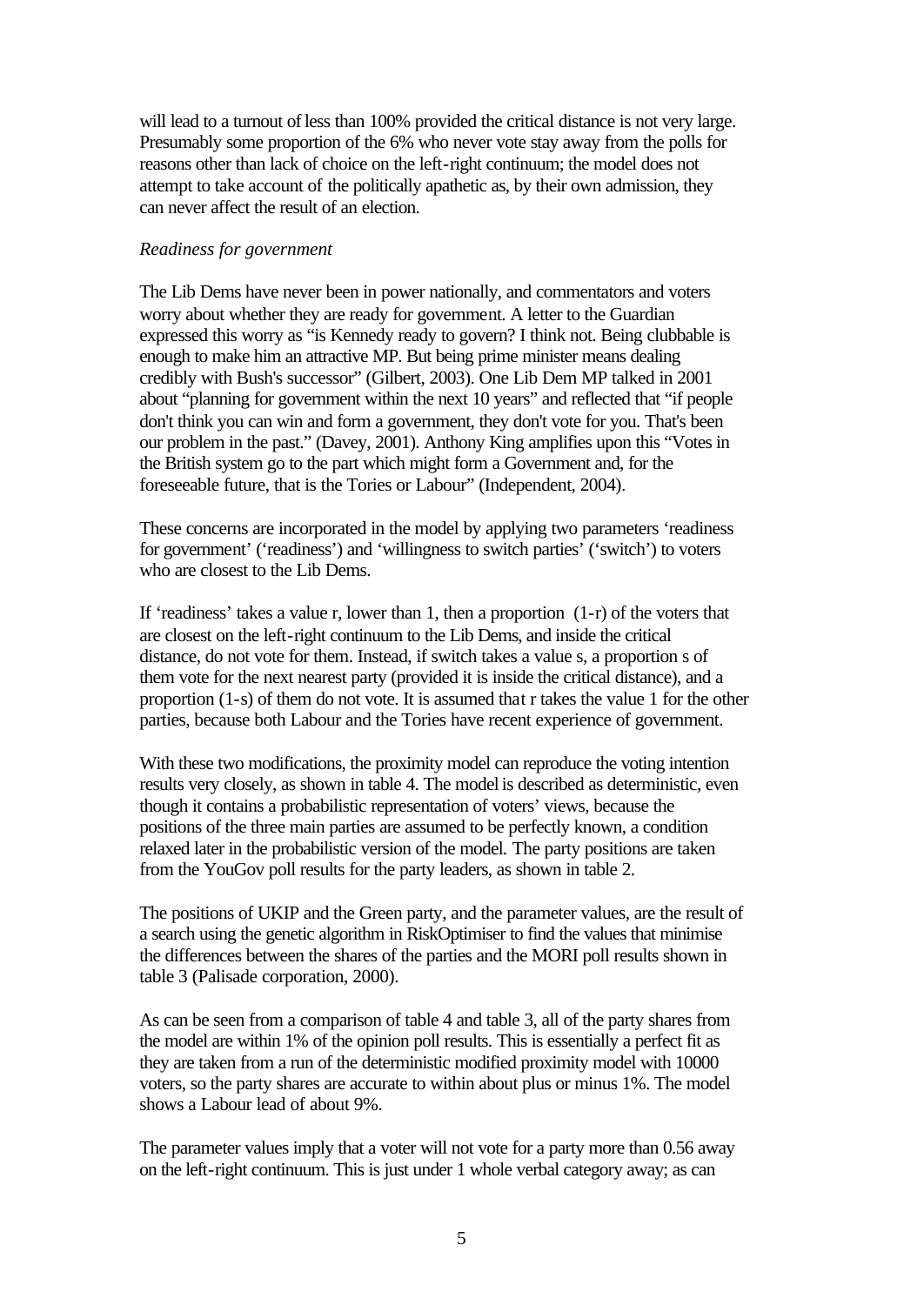be seen from table 1, the verbal categories are 0.66 wide. 62% of potential Lib Dem voters feel that the party is ready for government, but 38% do not, and of this 38%, 40% will vote for another party, provided it is within the critical distance, but 60% will not vote.

**Table 4 Best fit parameter values and shares of the parties from the** 

| deterministic modified proximity model |                 |                           |
|----------------------------------------|-----------------|---------------------------|
|                                        | Party position  | Share of the vote $(\% )$ |
| Green                                  | $-2.33$         |                           |
| Lib Dems                               | $-0.30$         | 24                        |
| Labour                                 | $+0.09$         | 38                        |
| Tories                                 | $+1.04$         | 29                        |
| <b>UKIP</b>                            | $+2.33$         | 4                         |
|                                        | Parameter value |                           |
| Critical                               | 0.56            |                           |
| Readiness                              | 0.62            |                           |
| Switch                                 | 0.4             |                           |

*Source: runs of the deterministic modified proximity model*

#### **Figure 1 Position of people who do not vote in the deterministic modified proximity model**





*Source: runs of the deterministic modified proximity model*

The turnout predicted by the model is 73%. Figure 1 shows that the 27% of people who do not vote (2700 voters from a model run of 10000) come mainly from the positions around –1, where there are a lot of voters who are too far left to vote Lib Dem, but not left enough to vote for the Greens. Other significant locations of no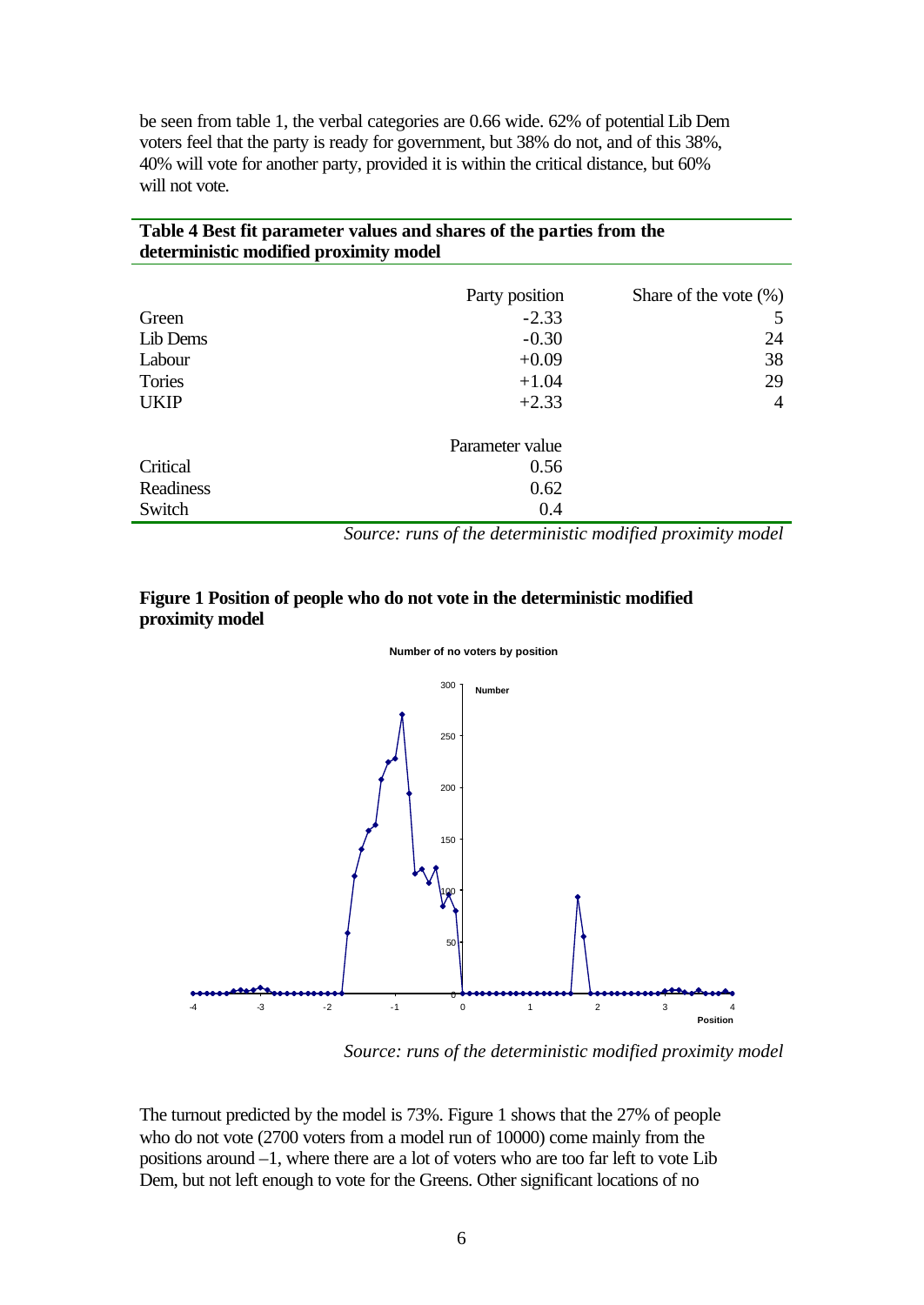voters are those between –0.5 and just below 0, who would vote for the Lib Dems but do not consider them ready and will not switch to another party. There are a small number around +1.7, who are too far from both the Tories and UKIP to vote for either, and very small numbers at around –3 and 3 who are too extreme to vote for any of the parties.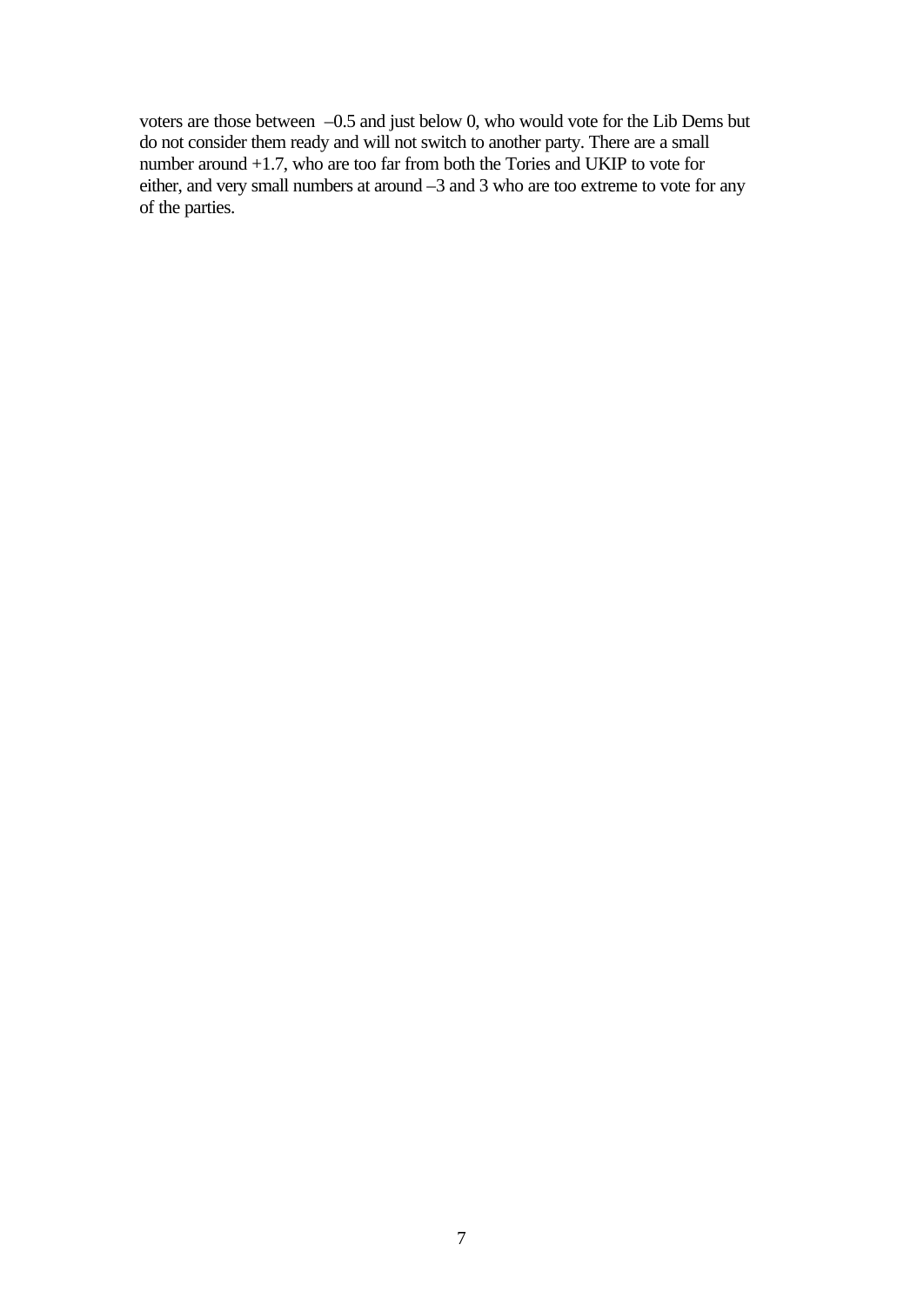## **Initial investigations of Labour's position**

In a first past the post system like the British general election, what matters most is not the number of people voting for a party, nor even its share of the vote, but its lead over the nearest opponent (In a later section, we shall see how a lead in the percent of votes cast translates into an overall majority). Figures 2 and 3 show the shares of the different parties, the turnout and the Labour lead for all Labour positions of  $-1$  to  $+1$ on the left-right continuum, using deterministic values for the positions of the other parties shown in table 2, and the deterministic parameter values shown in table 4.

The results are taken from runs of the deterministic modified proximity model with 10000 voters, so the error bars on the Labour results are plus or minus 1% for shares, and plus or minus 1.5% for the lead.

#### **Figure 2 Shares of the parties and turnout by Labour position**



**Shares of parties and turnout by position of Labour**

*Source: runs of the deterministic modified proximity model*

Varying the Labour position shows that the position which gives the largest lead is around +0.25, which gives shares of the parties of Labour 38%, Tories 26%, Lib Dems 27%, UKIP 4%, Green 5% on a turnout of 72%; a Labour lead of 11%. Because of the fairly right wing nature of the Tories, it looks as though Labour could afford to move even further to the right than Blair's position of +0.09, and still gain electorally. On the other hand, any movement back to the left, particularly if it went further than the Lib Dem position of –0.3, would cause electoral damage, and may even hand a lead back to the Tories.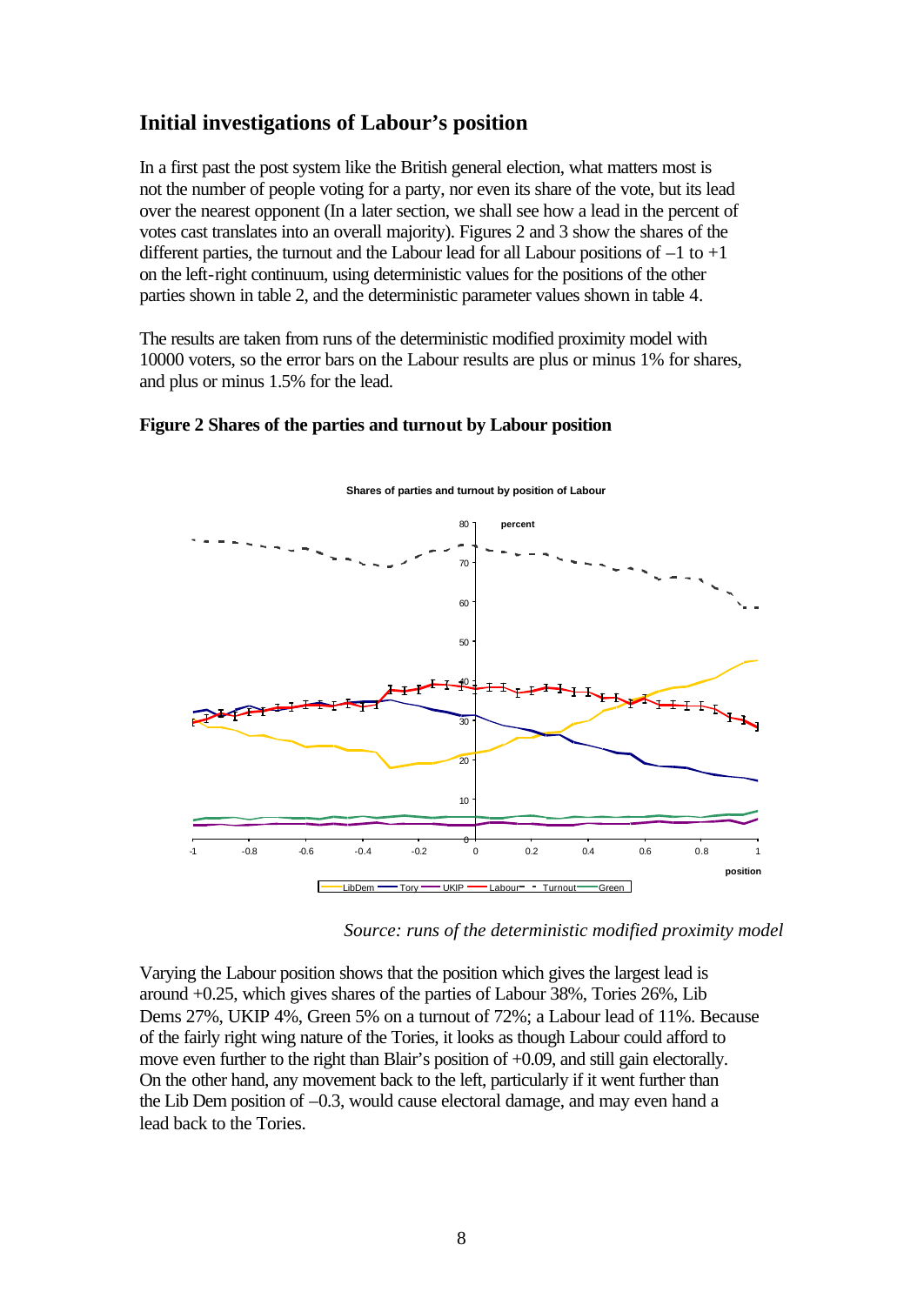# **Figure 3 Labour lead over nearest party by Labour position**



*Source: runs of the deterministic modified proximity model*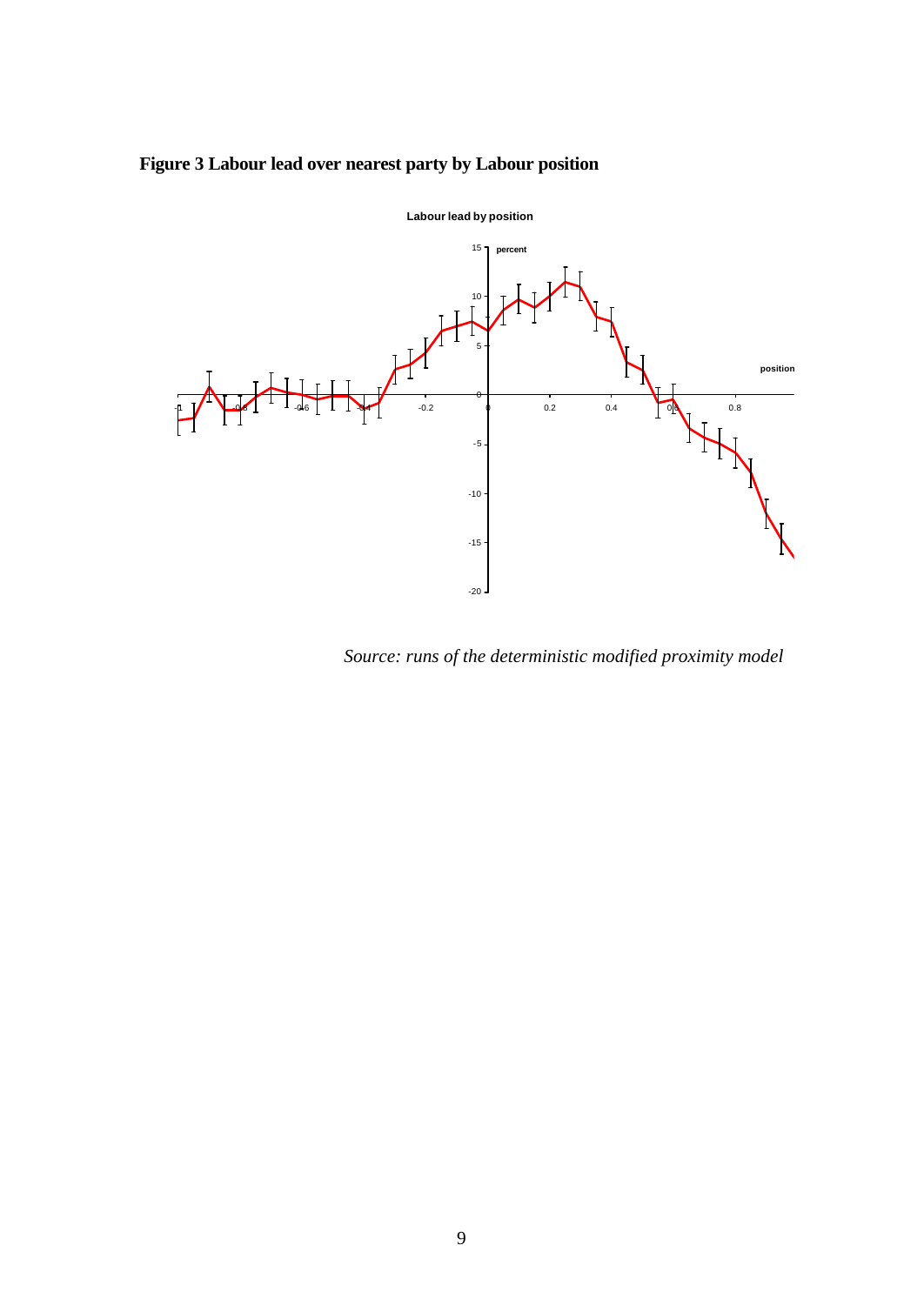# **Introducing uncertainty: The probabilistic modified proximity model (PM<sup>2</sup> )**

These initial investigations are interesting and show the general pattern of electoral consequences that could be expected from a shift in Labour position, but they do not adequately account for the uncertainty in the views of the voters, the positioning of the other parties, or the parameter values in the modified proximity model. Using probability distributions for the parameters representing all of these variables transforms the deterministic modified proximity model into the probabilistic modified proximity model  $(PM^2)$ .

#### *Views of the voters*

The YouGov poll that provided the mean position of –0.08 had a sample size of just over 1600 respondents (YouGov, 2004). Assuming the design effect of this poll is about the same as a simple random sample, the standard error of the mean is about 0.025, so there is a 95% chance that the mean is within the range –0.13 to –0.03. The standard deviation of the best fit normal distribution is 0.967; the standard deviation of the input data is 0.985. It is possible that the standard deviation could even be slightly greater than this if fewer people from the extremes of the distribution responded to the opinion pollsters, as is often the case.

#### *Positions of Lib Dem and Tories*

Michael Howard's position of +1.04, has a standard deviation of about 0.8 amongst the 1600 or so respondents, and Charles Kennedy's position of -0.30 has a standard deviation of about 0.7 amongst just under 1500 respondents, so both have standard errors of the mean of about 0.02.

Table 5 shows the mean, most likely and maximum values for the voters' views and positioning of the other two main parties used in independent triangular probability distributions in the rest of the analysis with  $PM^2$ . All the distributions have mean values equal to the values used in the earlier deterministic analysis.

| Table 5 Values for voters' views and Lib Dem and Tory positions in PM <sup>2</sup> |         |             |         |
|------------------------------------------------------------------------------------|---------|-------------|---------|
|                                                                                    | minimum | most likely | maximum |
| Mean of voters' views                                                              | $-0.13$ | $-0.08$     | $-0.03$ |
| SD of voters' views                                                                | 0.95    | 0.975       | 1.00    |
| Lib Dem position                                                                   | $-0.34$ | $-0.30$     | $-0.26$ |
| Tory position                                                                      | $+1.00$ | $+1.04$     | $+1.08$ |

#### *Positions of Green Party and UKIP and parameter values*

The earlier search with RiskOptimiser for positions of the Green party and UKIP, and parameter values, that gave a good fit with opinion poll results did not produce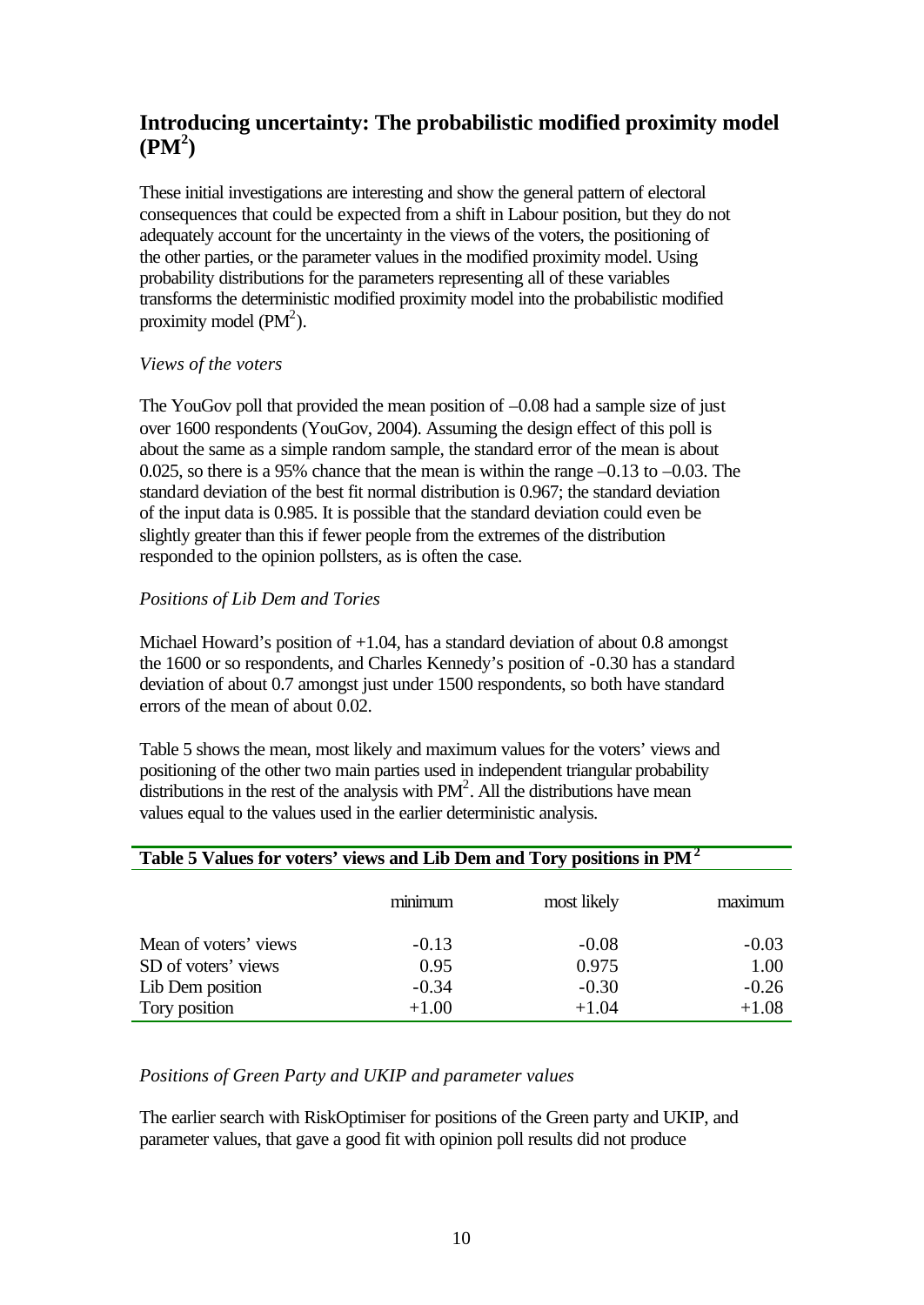confidence intervals for the values, but other values which gave a fit with the opinion poll results within 1% per party were:

| Critical    | $0.26$ to $0.79$                                             |
|-------------|--------------------------------------------------------------|
| Readiness   | 0.59 to 0.79 (High readiness tends to go with low critical). |
| Switch      | $0.14$ to $0.47$                                             |
| <b>UKIP</b> | 2.02 to 2.85                                                 |
| Green       | $-2.00$ to $-2.54$                                           |

Putting the Mean and standard deviation of voters' views and Tory and Lib Dem positions as uncertain parameters as shown in table 5 and running  $PM^2$  100 times, with 10000 voters each time, using @RISK to sample different values from the input parameters each time (Palisade corporation, 2002), gives the best combination of other party positions and parameter values shown in Table 6

|             | Party position     | Mean share of the vote $(\%)$ |
|-------------|--------------------|-------------------------------|
| Green       | $-2.33$            |                               |
| Lib Dems    | $-0.34$ to $-0.26$ | 25                            |
| Labour      | $+0.09$            | 38                            |
| Tories      | $+1.00$ to $+1.08$ | 28                            |
| <b>UKIP</b> | $+2.33$            | $\overline{4}$                |
|             | Parameter value    |                               |
| Critical    | 0.60               |                               |
| Readiness   | 0.67               |                               |
| Switch      | 0.61               |                               |

#### **Table 6 Best fit parameter values and shares of the parties from PM<sup>2</sup>**

*Source: runs of the probabilistic modified proximity model*

Comparing table 6 with table 4 shows that the main difference is that now a little over 60% of Lib Dem voters who think the party is not ready for government will switch to another party if it is close enough. The mean turnout predicted by the model is correspondingly higher at 77%. All of the mean party shares from the model are within 1% or so of the opinion poll results.

As before, the search with RiskOptimiser does not give confidence intervals for the parameters or the positions of the Green party and UKIP, but the top 12 results all give a fit with the opinion poll results that is within 30% of the best result. They have values in the following ranges:

| Critical    | $0.60$ and one value of $0.96$                                   |
|-------------|------------------------------------------------------------------|
| Readiness   | $0.60$ to $0.67$ and one value of $0.53$ when critical is $0.96$ |
| Switch      | 0.21 to 0.81 with no correlation with other parameters           |
| <b>UKIP</b> | 2.33 to 2.46                                                     |
| Green       | $-2.85$ to $-2.33$                                               |

Based on the parameter searches in the deterministic and probabilistic models, table 7 shows the mean, most likely and maximum values for the parameters and positioning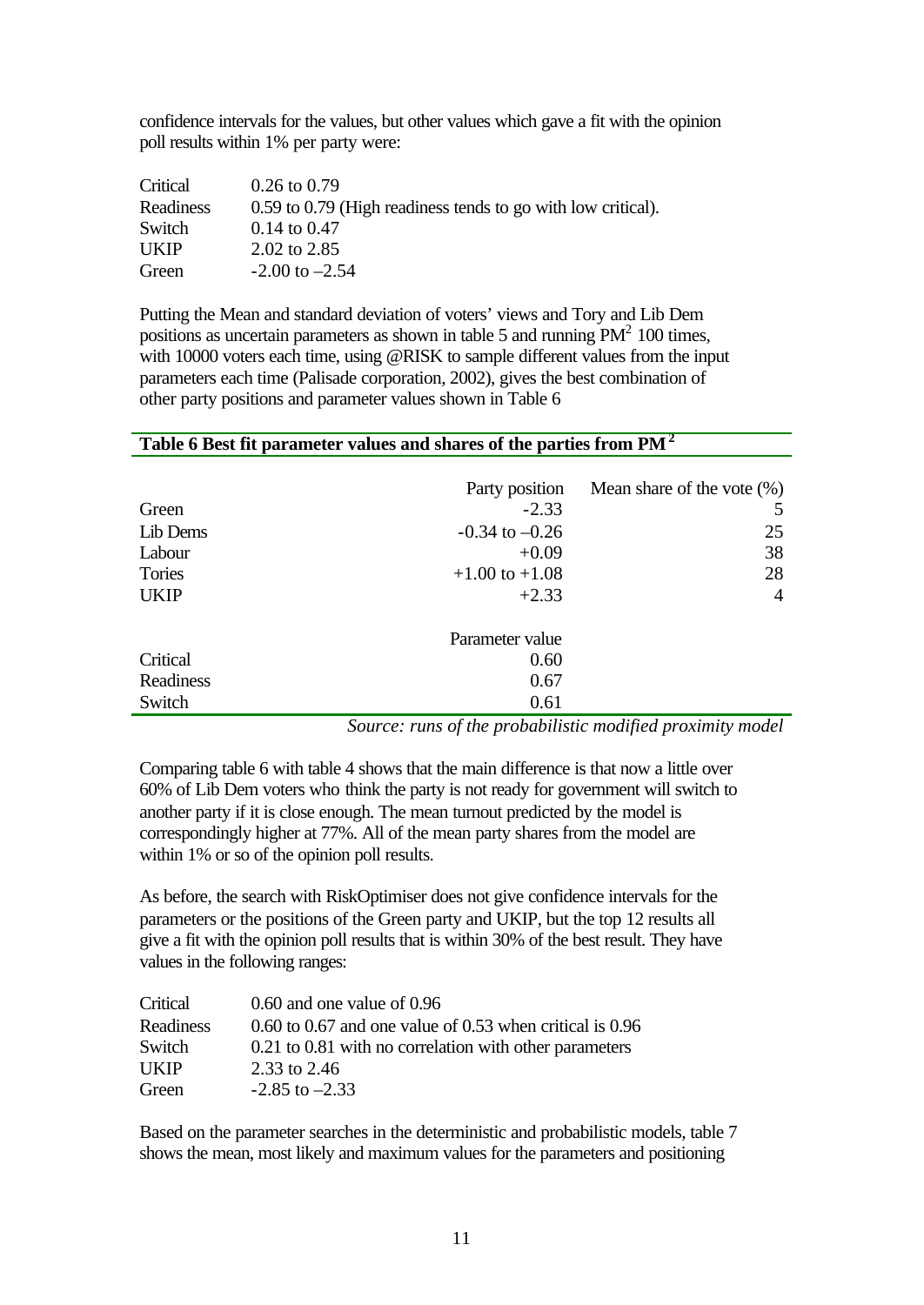of the other two parties used in independent triangular probability distributions in the rest of the analysis.

| Table 7 Values for parameters and other party positions in $PM^2$ |                |             |         |
|-------------------------------------------------------------------|----------------|-------------|---------|
|                                                                   | . .<br>minimum | most likely | maximum |
| Critical                                                          | 0.4            | 0.55        | 0.7     |
| Readiness                                                         | 0.55           | 0.625       | 0.7     |
| Switch                                                            | 0.2            | 0.5         | 0.8     |
| Green position                                                    | $-2.6$         | $-2.4$      | $-2.2$  |
| <b>UKIP</b> position                                              |                | 2.33        | 2.66    |

The exact ranges are, of course, subjective to some extent. In particular, the very low and very high extreme values found for the critical distance have been discarded, the former on common-sense grounds (would someone really not vote for a party so close to them on the left-right continuum?), and the latter because it appeared only once in the search for the best fit to the opinion poll results. Consequently the very high value of readiness has been discarded, as it was associated with the unrealistically low value for the critical distance.

Running  $PM^2$  100 times, with 10000 voters each time, using @RISK to sample different values from the input parameters, gives the mean party shares shown in table 8 with Labour at Blair's position. The mean Labour lead is 9.9%, and the mean turnout 72% (100 runs of 10000 voters gives an effective sample size of 1 million, with 95% confidence intervals of about plus or minus 0.1% on the mean party shares, and 0.15% on the mean lead).

#### **Table 8 Input ranges and shares of the parties from PM<sup>2</sup> with Labour at Blair's position**

|             | Party position                  | Mean share of the vote $(\%)$ |
|-------------|---------------------------------|-------------------------------|
| Green       | $-2.6$ to $-2.2^2$              | 4.7                           |
| Lib Dems    | $-0.34$ to $-0.26$ <sup>1</sup> | 23.7                          |
| Labour      | $+0.09$                         | 38.9                          |
| Tories      | $+1.00$ to $+1.08$ <sup>1</sup> | 29.0                          |
| <b>UKIP</b> | $+2$ , to $+2.66^2$             | 3.8                           |
|             | Parameter value                 |                               |
|             |                                 |                               |
| Critical    | 0.4 to $0.7^2$                  |                               |
| Readiness   | $0.55$ to $0.7^2$               |                               |
| Switch      | $0.2 \text{ to } 0.8^2$         |                               |

*Source: runs of the probabilistic modified proximity model*

*Notes:*

*1. See table 5 for exact distribution used*

*2. See table 7 for exact distribution used*

Figure 4 shows the distribution of the Labour lead across the 100 runs of the model. The 90% confidence interval for the lead is 6.9% to 13.4%.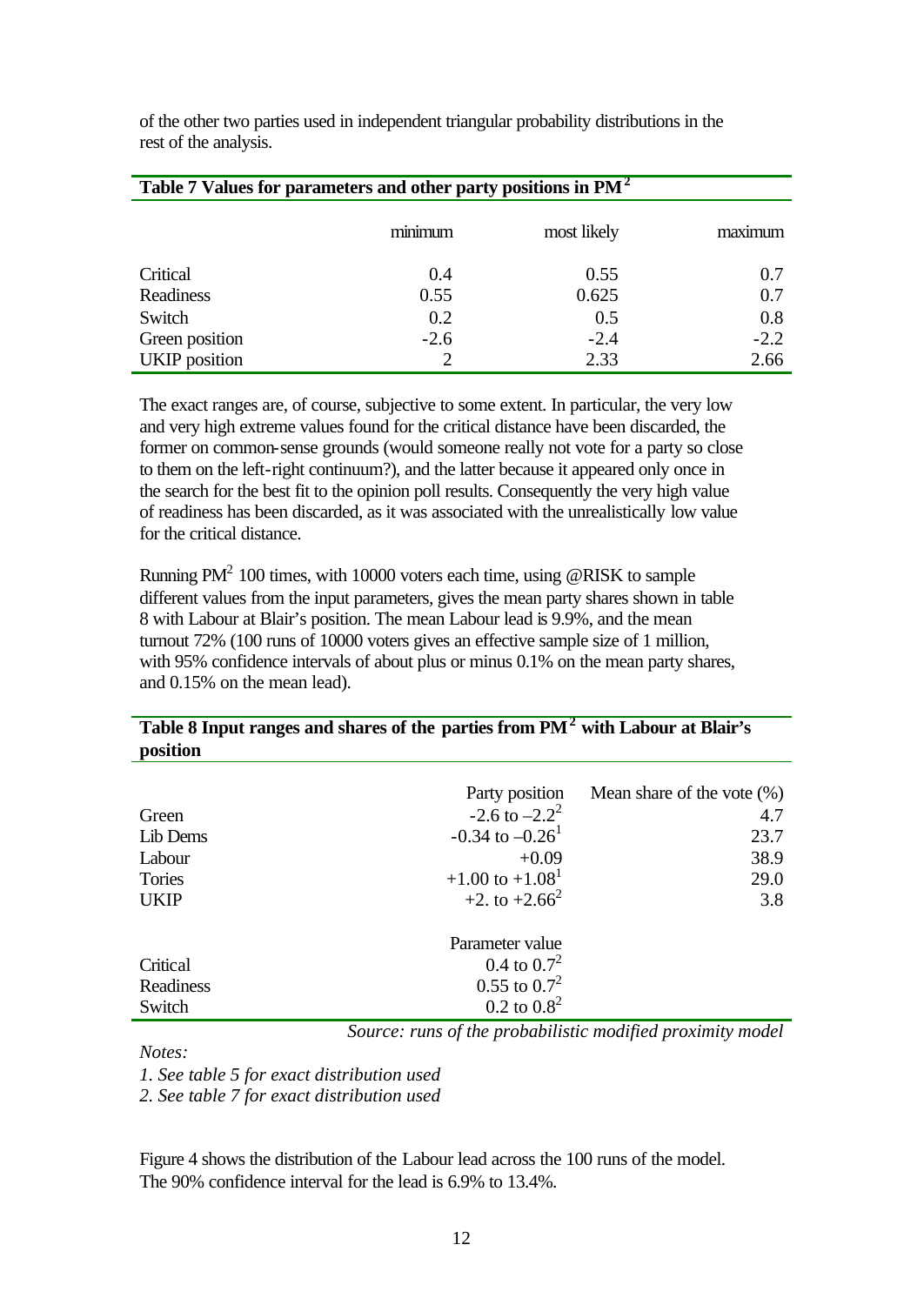

 **Figure 4 Distribution of the Labour lead with Labour at Blair's position**

Figure 5 shows the influence on the size of the lead of all the uncertain input values in the model. The influence is measured by the size of the partial rank correlation coefficient between the input and the size of the Labour lead. A positive correlation implies that a higher value for this input gives a larger Labour lead, and vice versa.

### **Figure 5 Influences on Labour lead with Labour at Blair's position**



Influences on Labour lead

Correlation Coefficients

*Source: runs of the probabilistic modified proximity model*

*Source: runs of the probabilistic modified proximity model*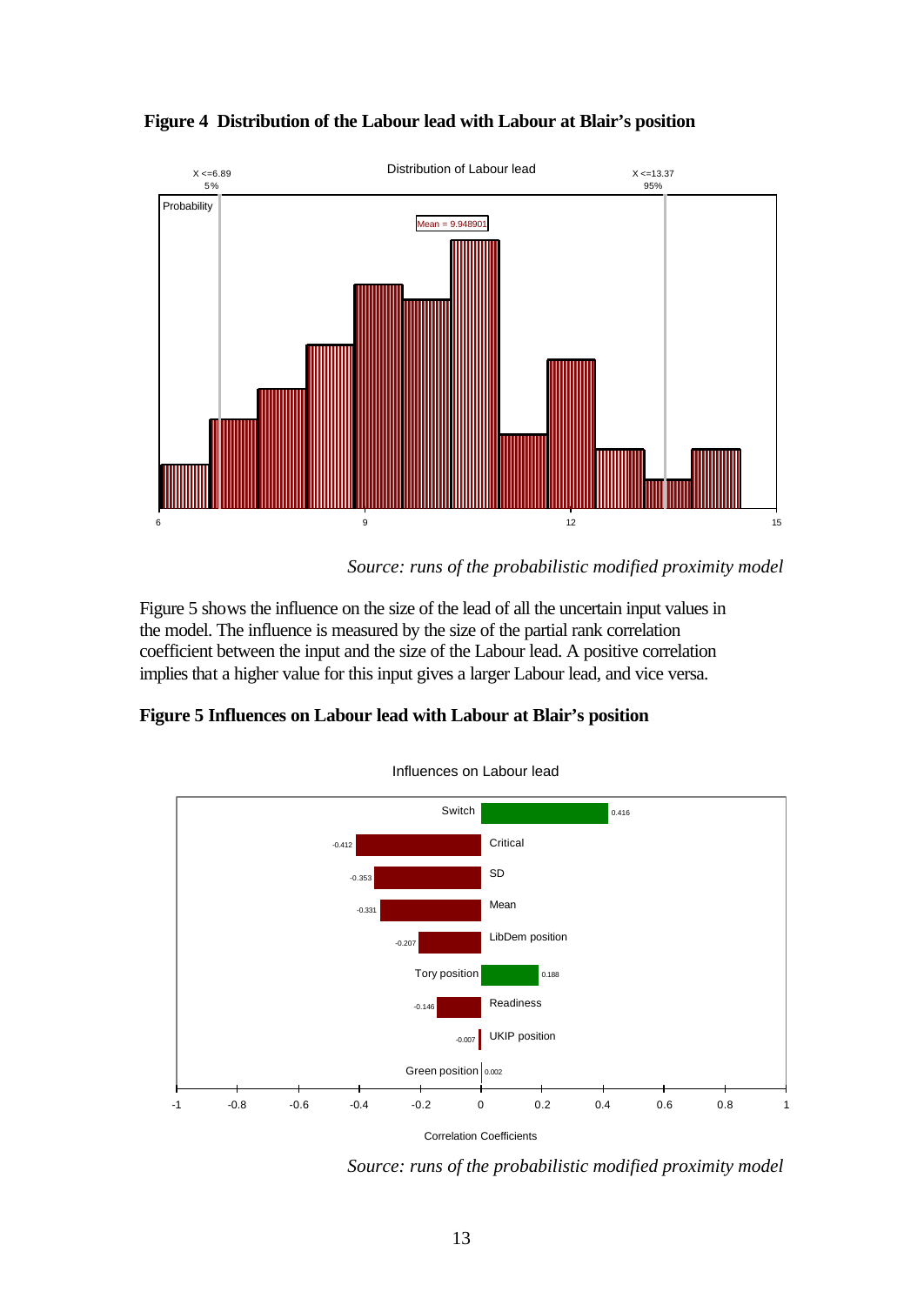The main influences are the willingness of Lib Dem voters to switch to other parties (the more they are willing to switch, the higher the Labour lead), the critical distance beyond which voters will not vote for a party (the smaller the critical distance the higher the lead, as it takes more votes away from the Tories and Lib Dems than from Labour). Next comes the standard deviation of voters' views; the more tightly bunched the voters' views, the larger the lead. Then comes the mean view of the voters, the further to the left the higher the Labour lead as this takes more votes away from the Tories, who are Labour's main threat at Blair's position. The further to the left the Lib Dem position, the higher the Labour lead, as more voters from the centreleft vote Labour. Similarly, the further to the right the Tory position, the higher the Labour lead, as it hands the centre-right voters to Labour. The readiness of the Lib Dems for government is the last major influence; the less they are viewed as ready, the larger the Labour lead. All of these influences seem to be of the right sign and are easily understood.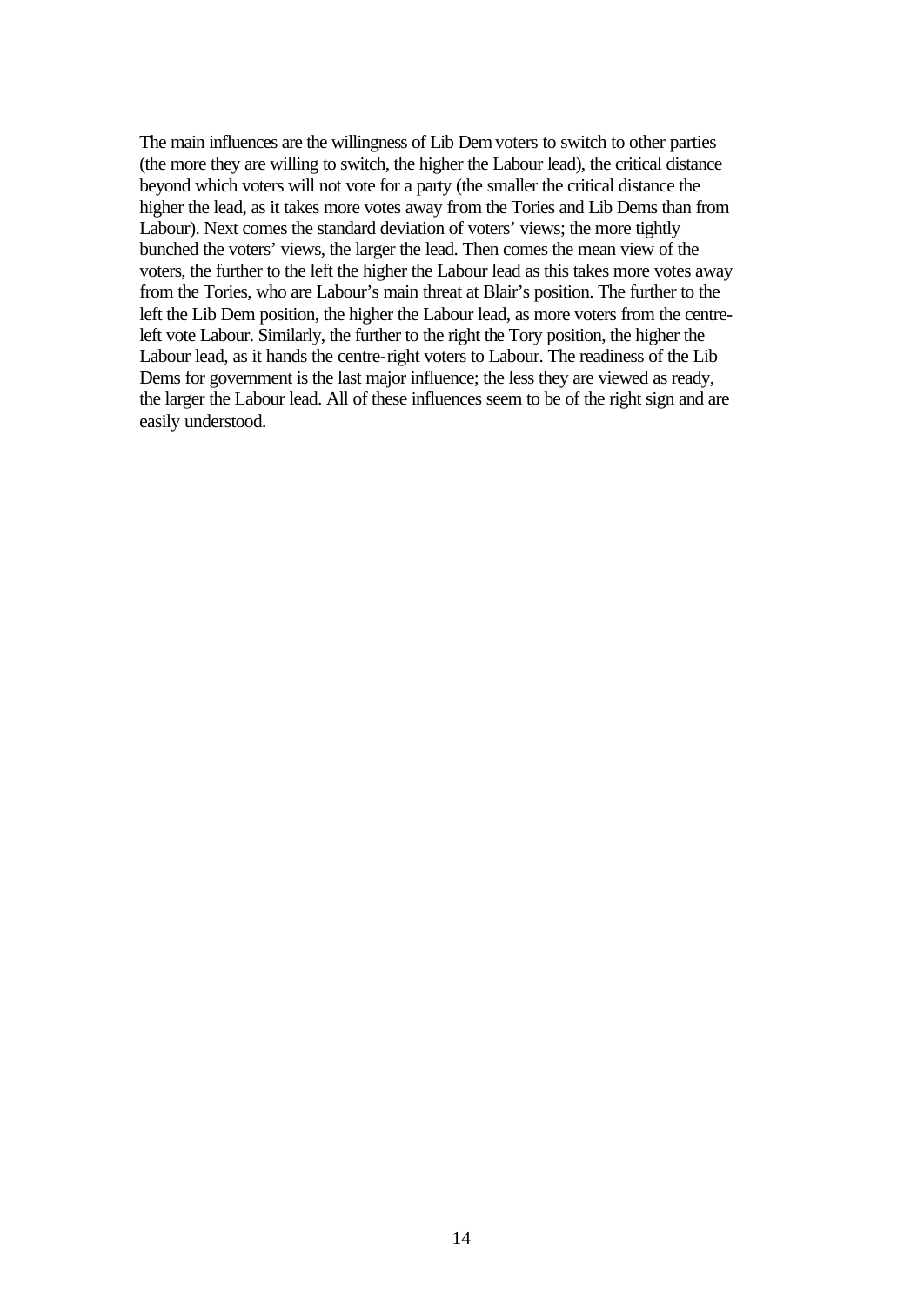# **What should Labour do?**

#### **Expediency**

.

Running the probabilistic modified proximity model  $(PM^2)$  16 times, for values of the Labour position from 0 to 0.3, shows that the mean Labour lead is greatest for a Labour position of about +0.2, as shown in Figure 6 (100 runs of 10000 voters gives an effective sample size of 1 million, with 95% confidence intervals of about plus or minus 0.15% on the mean lead, as shown by the error bars on the figure). So if Labour were driven solely by expediency, the model says it should continue to move slightly to the right from Blair's present position, if the Tories and the Lib Dems continue to hold their present positions.



#### **Figure 6 Mean Labour lead by position of Labour party**

*Source: runs of the probabilistic modified proximity model*

This position of +0.2 gives mean shares of the vote of Labour 38.5%, Tories 27.0%, Libdems 26.0%, UKIP 3.8% and Green 4.8% on a turnout of 71%, which gives a mean Labour lead of 11.1% (The mean lead is not the same as the difference in mean share between Labour and the nearest challenger; when the Lib Dems and the Tories are both nearly equal, the lead is sometimes over one and sometimes over the other; so the average lead is lower than the difference in shares between Labour and the nearest challenger. It is the average lead that matters, since this is what will determine the size of the majority in the House of Commons, whoever the nearest challenger is. In any case, the results show that this is only an issue when the Tories and the LibDems are very close in their mean share of the vote; if they are more than 4% apart the effect is less than 0.01%; if they are equal it can be 0.6%).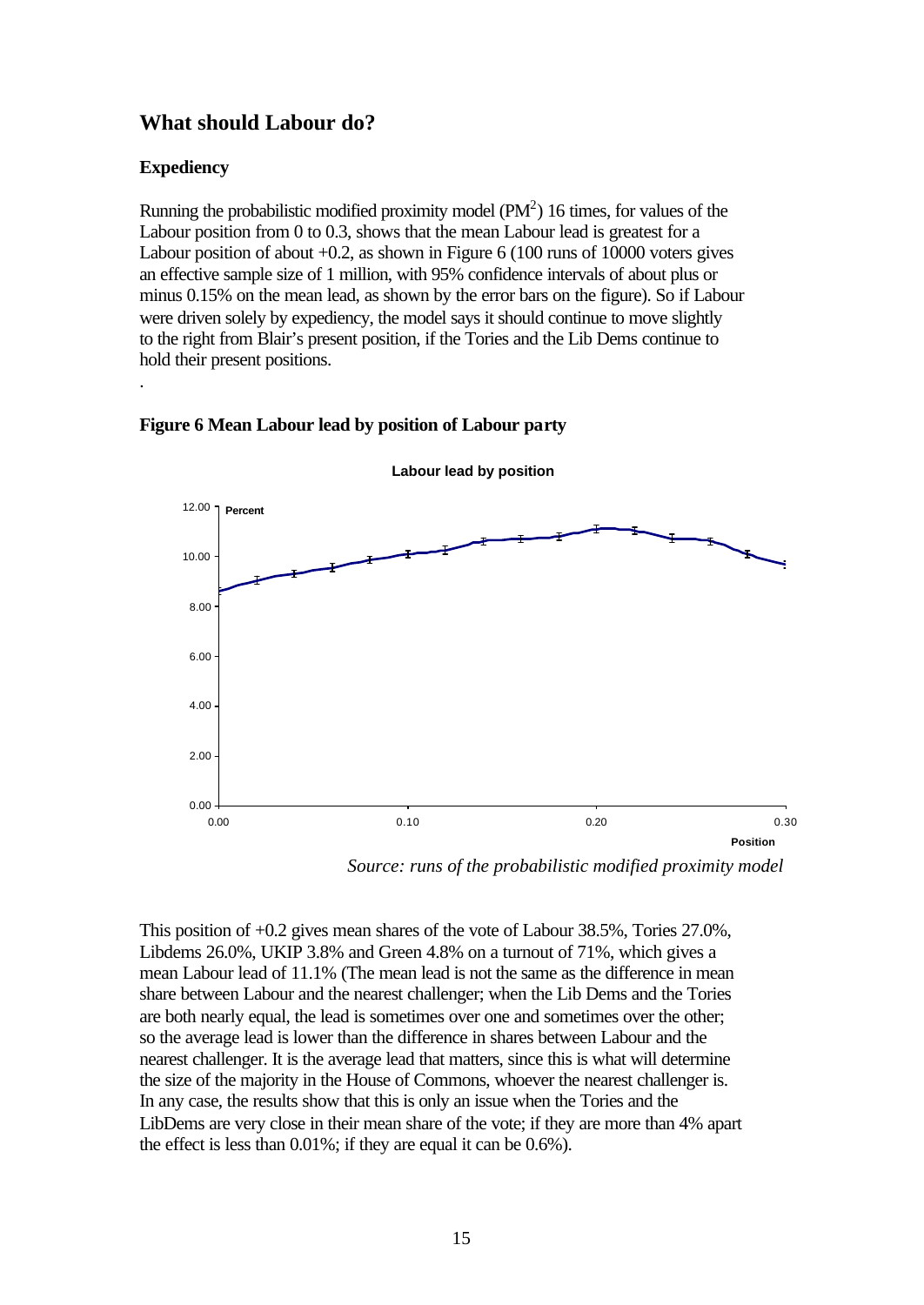#### **Labour overall majority**

How does a Labour lead in the percent of votes cast translate into an overall majority? For the elections since 1974(Feb), which was the first time the Liberals gained more than about 11% of the vote, figure 7 shows the answer.



**Figure 7 Labour overall majority vs Labour lead in share of the vote**

Largely because of the geographical distribution of votes, Labour gains an overall majority of about 16 seats without any lead in votes cast (the 90% confidence interval is -7 to 39 seats). Each 1 percentage point lead in votes cast leads to a rise in overall majority of 15.5 seats in the House of Commons. (Leeke, 2003). So a drop in lead of 1 point leads to a drop in overall majority of 15.5, on average. The 90% CI for the slope parameter is 13 to 18 seats per percent of lead (for all elections since 1945, the mean value is 16).

#### **Conviction**

The probabilistic modified proximity model  $(PM^2)$  can be used to find the loss in lead and loss in overall majority that results from making one decision on position, perhaps driven by expediency or the views of the leader of the party, rather than another, perhaps driven by the conviction of its MPs. The overall majority at each position is given by

 $majority = intercept + slope*lead$ 

where intercept has a normal distribution with mean16, standard deviation 13.8, and slope has a normal distribution with mean15.5, standard deviation 1.5 taken from the results above.

*Source: Leeke, 2003*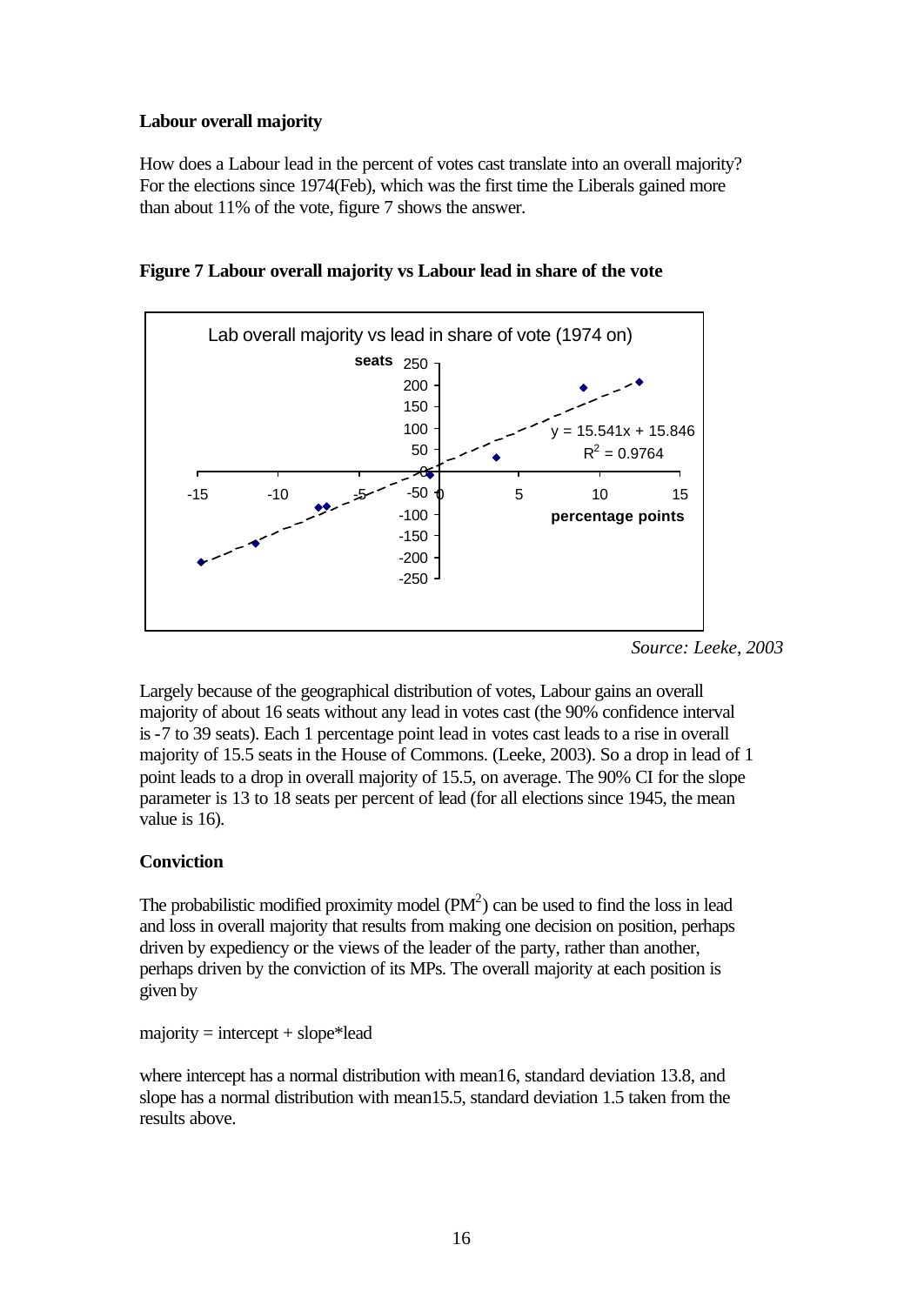We can put the first position as Blair's present position of  $+0.09$ , but where should the 'conviction' position be? The YouGov poll gives the voters' perceptions of Gordon Brown's position as –0.4, and Labour MPs as –0.5 (YouGov, 2004). As table 1 shows, the boundary between slightly left of centre and fairly left wing is at –0.66. So for this analysis, the conviction position is taken to be a triangular distribution with a minimum value of  $-0.66$ , a most likely value of  $-0.5$  and a maximum value of  $-0.4$ .

As we saw in figure 4, the mean Labour lead is 9.9% at Blair's position; this falls to 1.4% at the conviction position. The mean overall majority is 171 and 38 seats, respectively. The distributions of the overall majorities at the two positions are shown in figure 8.

#### **Figure 8 Probability distribution of the Labour overall majority at Blair's position and the conviction position**



#### Distribution of overall majority at the two positions

*Source: runs of the probabilistic modified proximity model*

At Blair's position, Labour is essentially guaranteed to have an overall majority provided the voters do not change their views and the other parties do not change their positions (the 90% confidence interval is 114 to 226 seats); taking up the conviction position increases the chance of no overall majority to 14% (the 90% confidence interval is –7 to 135 seats).

The mean loss of lead is 8.5% and the mean loss of overall majority is 133 seats as shown in figure 9 (100 runs with 10000 voters gives the mean loss of lead accurate to about plus or minus 0.2%, and the mean loss of majority accurate to about plus or minus 3 seats, assuming the 15.5 seats per % lead is a firm figure), but with a wide 90% range, from 84 to 168 seats.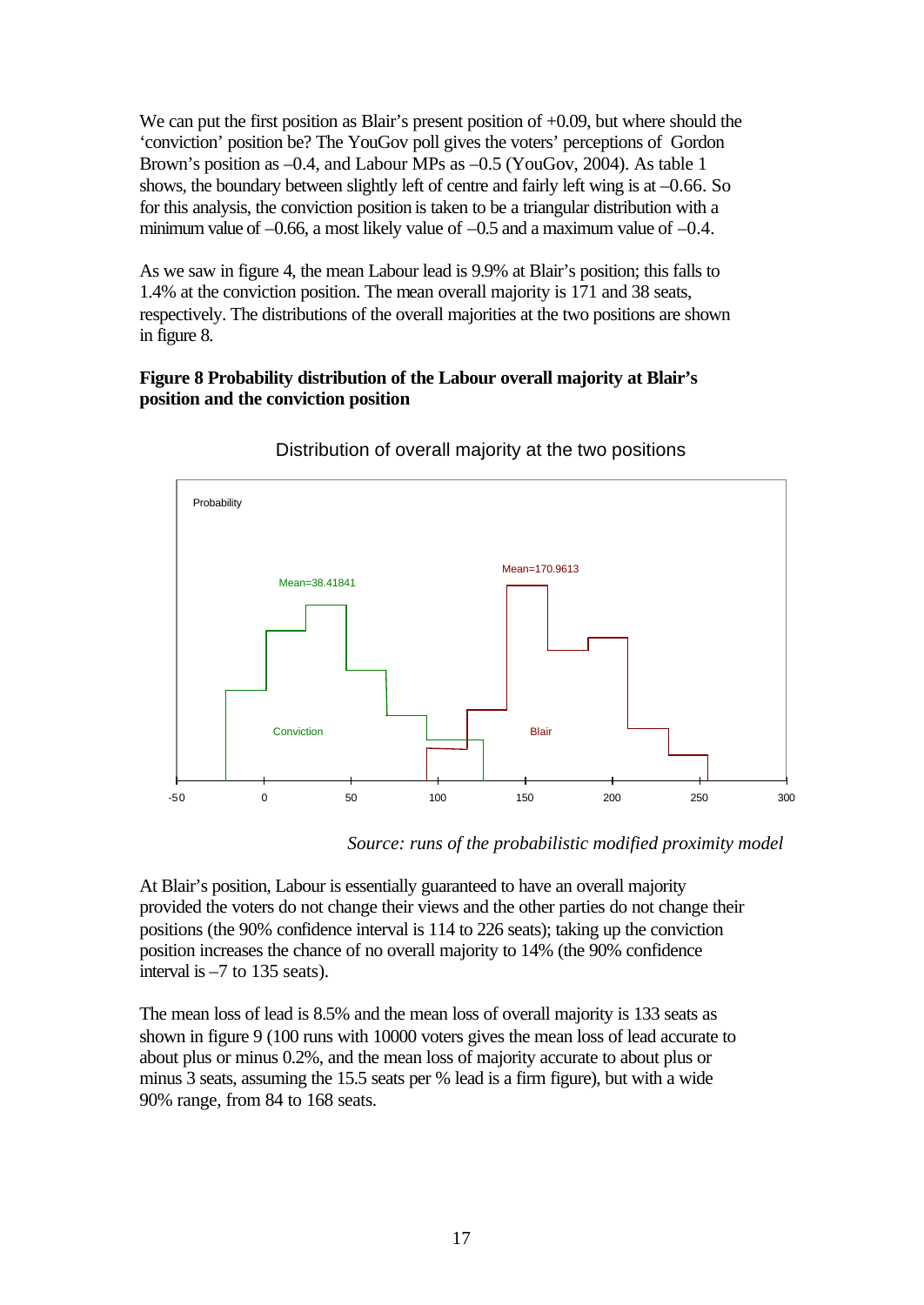#### **Figure 9 Probability distribution of the loss of overall majority moving from Blair's position to the conviction position**



Distribution of loss of overall majority

The next three figures show the influences of all the uncertain parameters on Labour's overall majority at both positions, and on the loss of overall majority.

#### **Figure 10 Influences on Labour's overall majority at Blair's position**



Influences on Labour's overall majority at Blair's position

*Source: runs of the probabilistic modified proximity model*

*Source: runs of the probabilistic modified proximity model*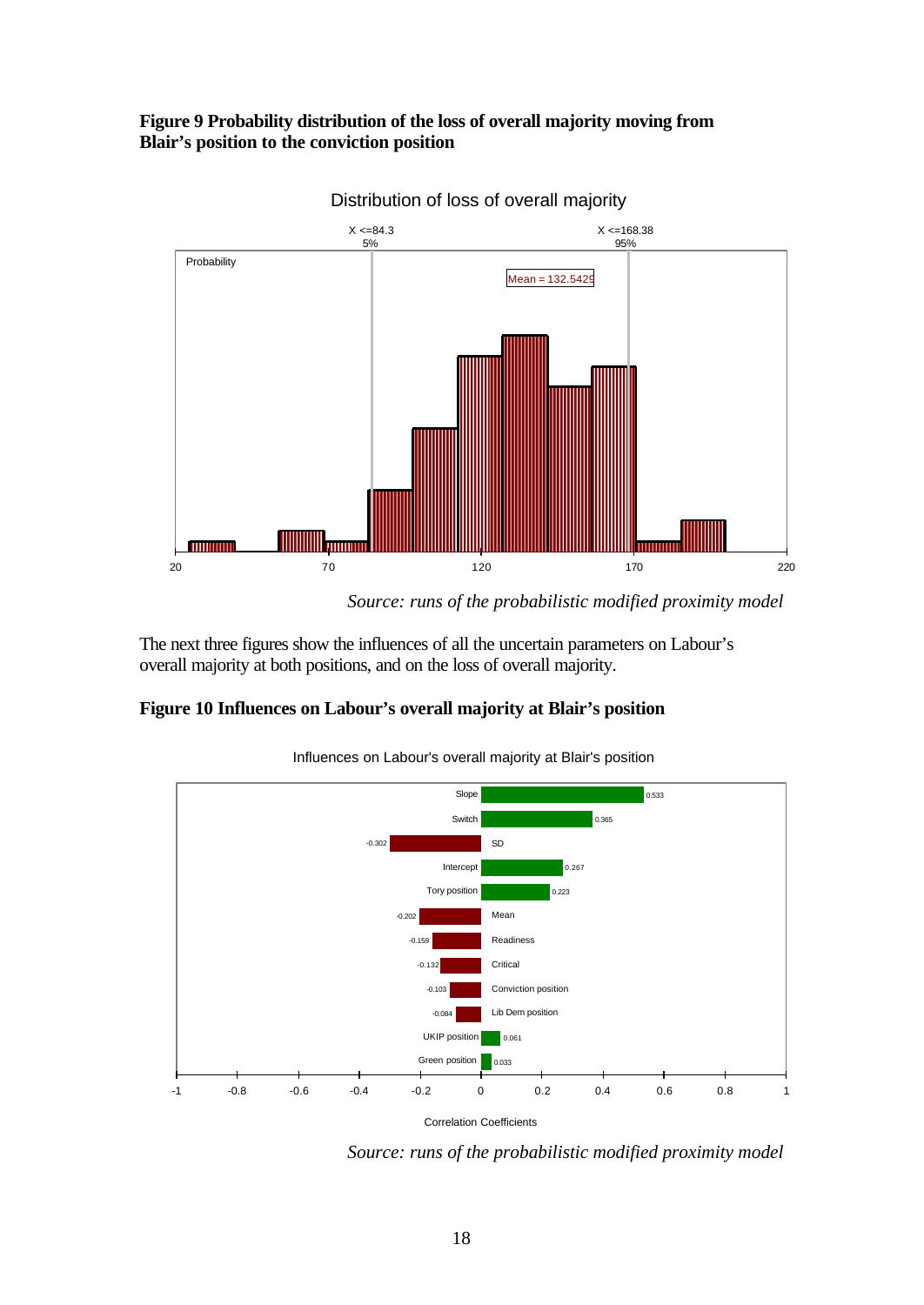At Blair's position, the slope of the line linking the overall majority to the lead in the share of votes is the most important influence. Then comes willingness of Lib Dem voters to switch to other parties (the more they are willing to switch, the higher the majority). Next comes the standard deviation of voters' views; the more tightly bunched the voters' views, the larger the majority. Then comes the intercept of the line linking the overall majority to the lead in the share of votes, and the Tory position; the further to the right the larger Labour's overall majority. The mean position of the voters is next; the further to the left the larger the Labour overall majority. The readiness of the Lib Dems for government is next; the less they are viewed as ready, the larger the majority. Apart from the addition of the slope and intercept parameters, the major influences are similar to the influences on the Labour lead shown in figure 5.

#### **Figure 11 Influences on Labour's overall majority at the conviction position**



Influences on Labour overall majority at conviction position

*Source: runs of the probabilistic modified proximity model*

At the conviction position, the main influences as shown in figure 11 are similar, except that the slope of the line linking the overall majority to the lead in the share of votes is no longer important (as the lead in the share of votes at the conviction position is only just above zero), and the mean of the voters' positions is now very important; the further to the left, the higher the majority, as the Labour party's conviction position is to the left of the mean of the voters. The smaller the critical distance, the higher the majority, as it takes more votes away from the Tories and Lib Dems than from Labour. In fifth place now is the Lib Dem position; the further to the right, the higher the Labour majority, because the more votes they take from the Tories and the fewer they take from Labour.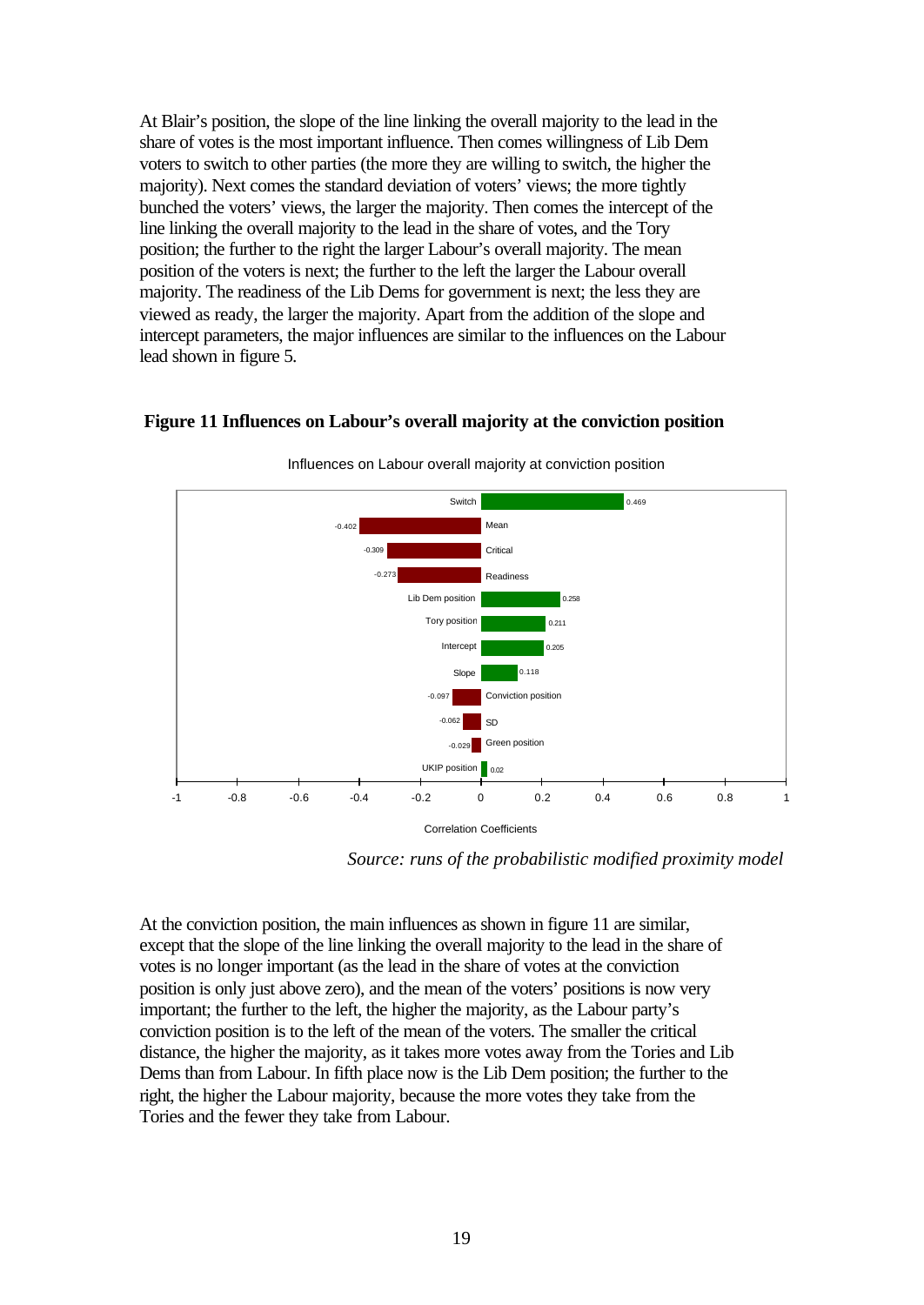#### **Figure 12 Influences on the loss of Labour's overall majority moving from Blair's position to the conviction position**



Influences on loss of overall majority

*Source: runs of the probabilistic modified proximity model*

The major influences on the loss of overall majority from moving to the conviction position shown in figure 12 are the slope of the line linking the overall majority to the lead in the share of votes and the position of the Lib Dems; the further to the right, the less the loss of majority. Next is the critical distance; because a small critical distance boosts the overall majority at the conviction position more than it does at Blair's position, a larger critical distance leads to a larger loss of majority from moving to the conviction position. Next is the mean position of the voters; the further to the right, the more a move to the conviction position hurts the Labour party. In fifth place is the willingness of Lib Dem voters to switch to other parties. Although this is the most important influence on the majorities at both positions, it is not so important in determining how much Labour loses by moving to the conviction position; the more Lib Dem voters are willing to switch, the less Labour loses by moving to the conviction position.

One parameter that does not appear as a major influence on any of the three figures is the exact definition of the conviction position (It is in ninth place in each of the figures). Since the whole range of the conviction position is to the left of the Lib Dems, but still not too far out to the extremes, the exact position does not matter very much in electoral terms. If some definitions of the conviction position overlapped with the Lib Dem position, it would jump from being one of the least important to one of the most important influences on the loss of overall majority.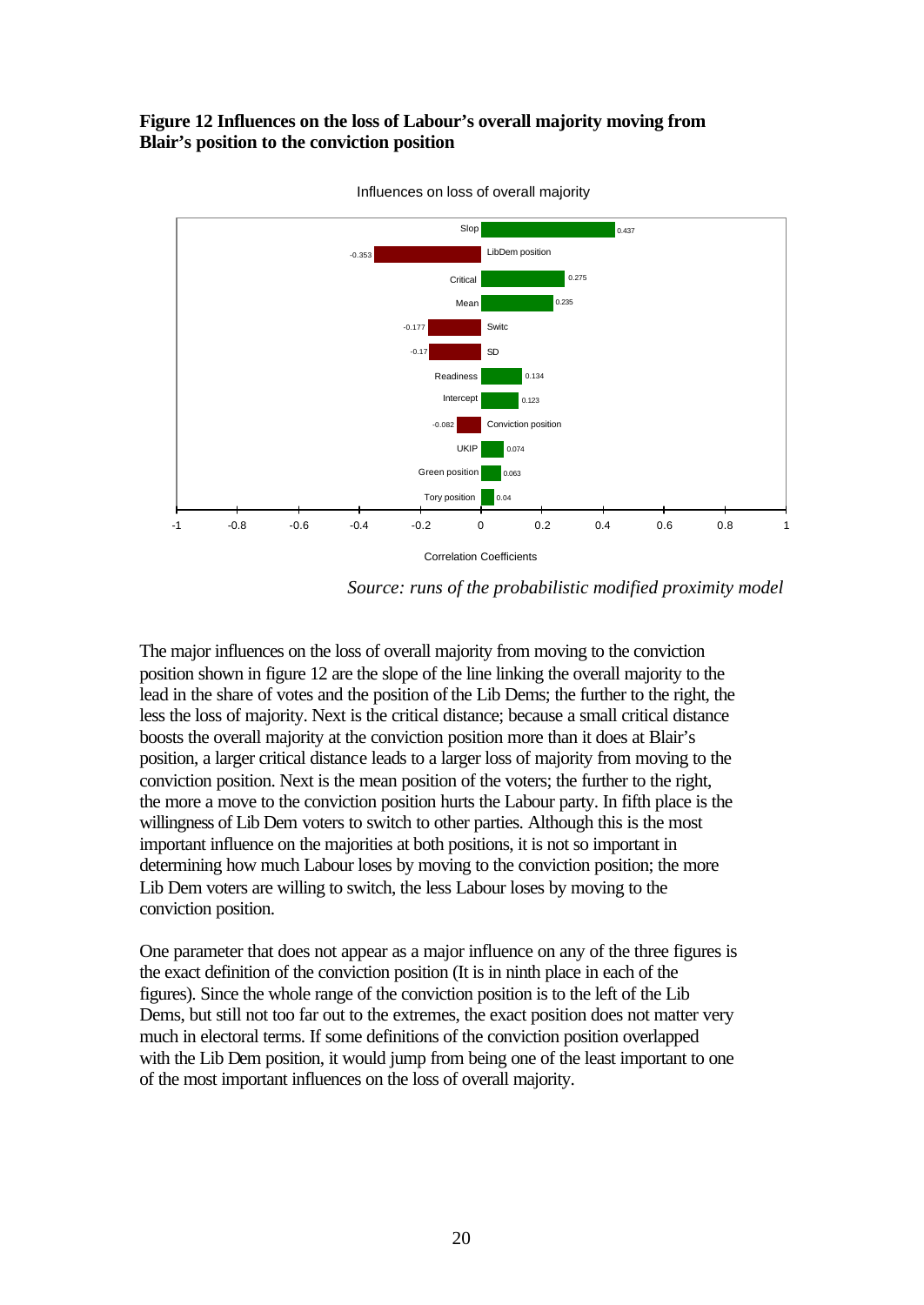#### **Triangulation**

Roy Hattersley defines triangulation as taking 'positions staked out somewhere between conviction and expediency' (Hattersley, 2004). In the language of the model, what would a triangulation position be?

We can define it by saying it involves a movement m% of the way back to the conviction position from the true expedient position of +0.2 that obtains the largest lead in the polls (Despite its close proximity to the position that obtains the largest Labour lead, I hesitate to describe Blair's position as driven solely by expediency). In the absence of better information, let m take a triangular distribution with minimum, most likely and maximum values of 25, 50 and 75%

As we saw in figure 4, the mean Labour lead is 9.9% at Blair's position; it falls to 6.0% at the triangulation position. The mean overall majority is 109 seats, with a 90% confidence interval of 29 to 170 seats. Figure 13 shows the distributions of the overall majorities at the two positions.

#### **Figure 13 Probability distribution of the Labour overall majority at Blair's position and the triangulation position**



Distribution of Labour overall majority under triangulation and Blair's position

*Source: runs of the probabilistic modified proximity model*

The mean loss of overall majority is 62 seats (accurate to plus or minus about 3 seats, assuming the 15.5 seats per % is a firm figure), but with a 90% range from 14 to 118 seats. Figure 14 shows the probability distribution of the loss of overall majority. Only in the very worst cases would it lead to Labour's overall majority disappearing with the proviso, as always, that the voters do not change their views and the other parties do not change their positions.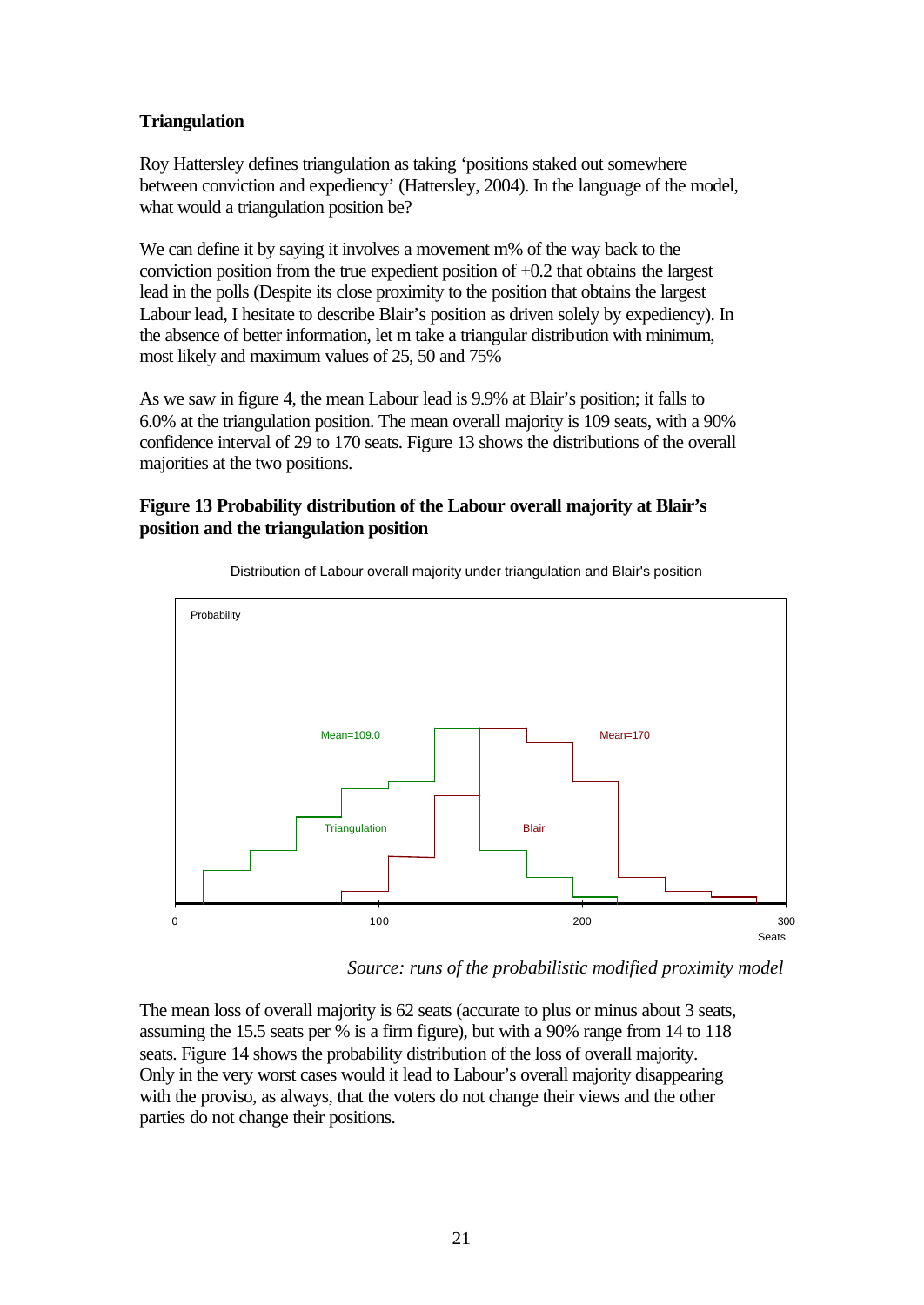



*Source: runs of the probabilistic modified proximity model*

The next two figures show the influences of all the uncertain parameters on Labour's overall majority at the triangulation position, and on the loss of overall majority.

#### **Figure 15 Influences on Labour's overall majority at the triangulation position**



Influences on Labour's overall majority at triangulation position

*Source: runs of the probabilistic modified proximity model*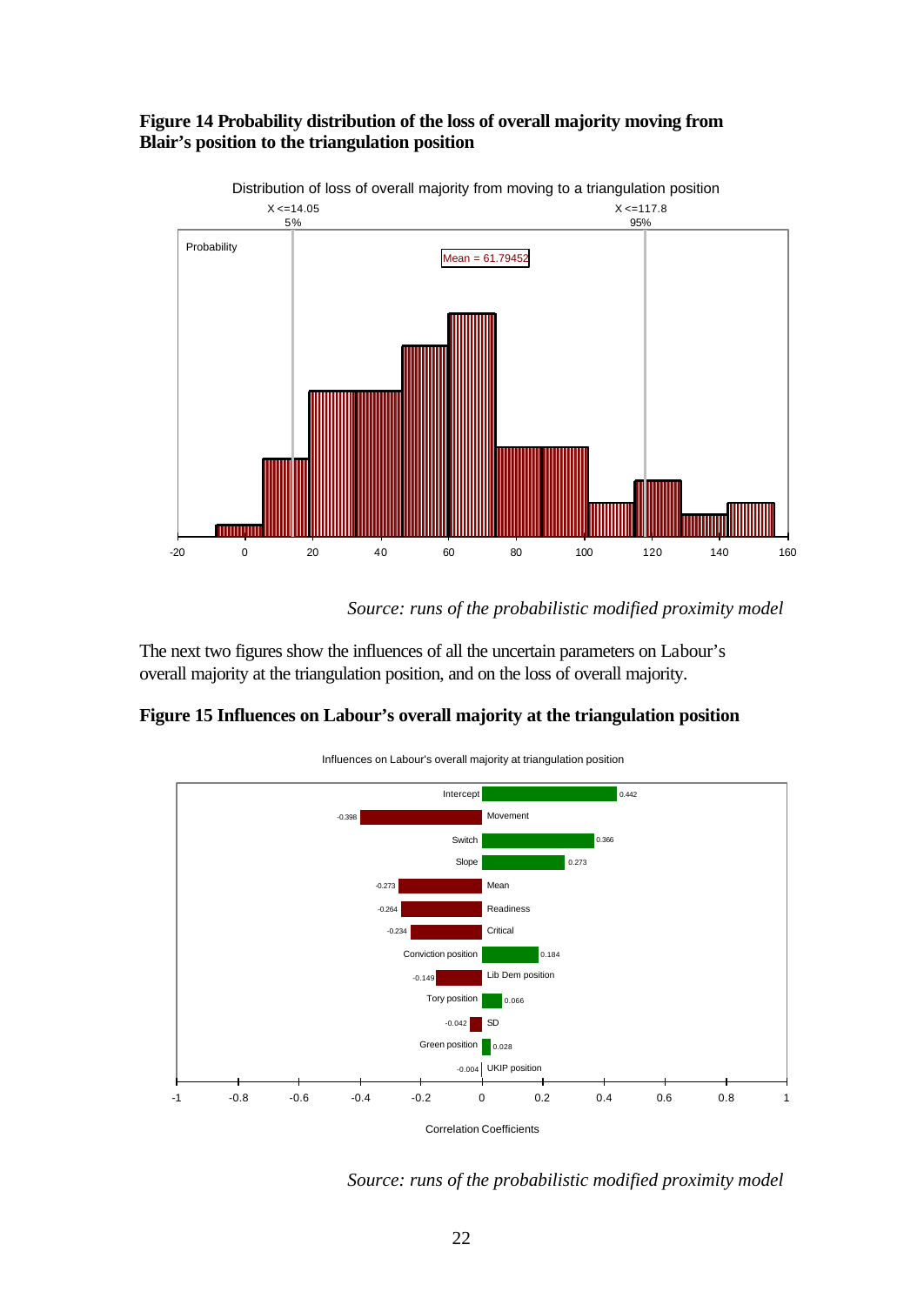Figure 15 shows that at the triangulation position, the main influences that increase the majority are the larger the intercept defining the overall majority for no lead in votes, and the smaller the movement required to get to the triangulation position. Other influences are similar to those at the conviction position. The definition of the conviction position itself is now a fairly important influence; the further to the right the larger the majority, as it gives a greater chance that the triangulation position will be to the right of the Lib Dems.

#### **Figure 16 Influences on the loss of Labour's overall majority moving from Blair's position to the triangulation position**



Influences on loss of overall majority from moving to the triangulation position

*Source: runs of the probabilistic modified proximity model*

In figure 16, the major influence on the loss of overall majority from moving to the triangulation position is the amount of movement required to get to the position; the higher the movement, the greater the loss in majority. The slope of the line linking the overall majority to the lead in the share of votes is next; the steeper the line, the more a move to the triangulation position hurts. Next comes the willingness of Lib Dem voters to switch; the more Lib Dem voters are willing to switch, the less Labour loses by moving to the triangulation position. The higher the standard deviation of voters' views and the higher the perceived readiness of the Lib Dems, the more a move to the triangulation position hurts.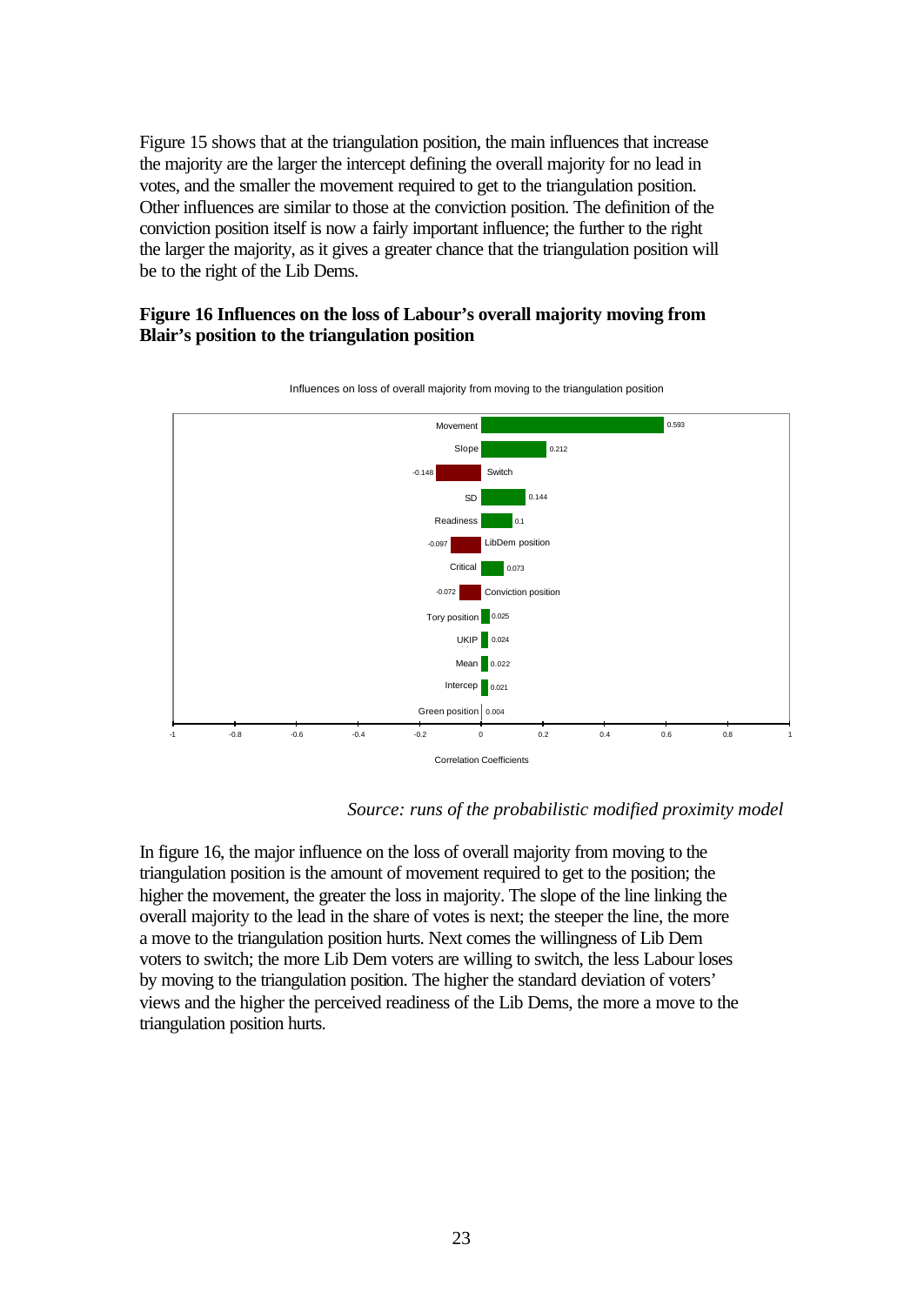# **Reactions of other parties**

#### **What if the Lib Dems become more ready?**

The earlier figures 2 and 3 showed the shares of the parties and the Labour lead from the deterministic model for a Lib Dem readiness of 0.62, as this gave the best fit to the opinion poll results. What if the Lib Dems became more credible as a party of government, as may not be impossible on a relatively short timescale? As Claire Raynor puts it, in a way which also lends some support to the proximity theory, "...the Labour party left me standing and galloped off to the right…Many of the policies of the Lib Dems are what I would regard as policies of 'original Labour'. I would love them to become the main opposition and I do not see any reason why they should not leapfrog the Tories. This is where they can really hone their weapons. They have been out in the cold too long." (Independent, 2004).

The deterministic model can be used to make a first investigation of this. At a readiness of 0.81, halving the numbers who feel the Lib Dems are unready, and keeping all other parameters the same, Labour at Blair's position gets 35% of the vote, Tories 27%, Lib Dems 30%, UKIP 3%, Green 5% on a turnout of 77%. Varying the Labour position gives the largest lead at a position of around +0.05, which gives shares of the parties of Labour 35%, Tories 29%, Lib Dems 28%, UKIP 3%, Green 5% on a turnout of 77%, for a Labour lead of about 6% (taken from a run of the model with 10000 voters, so party shares accurate to within about plus or minus 1%, and lead accurate to about plus or minus 1.5% as shown by the error bars).

#### **Figure 17 Shares of the parties and turnout by Labour position, with higher Lib Dem readiness**



#### **Shares of parties and turnout by position of Labour**

*Source: runs of the deterministic modified proximity model*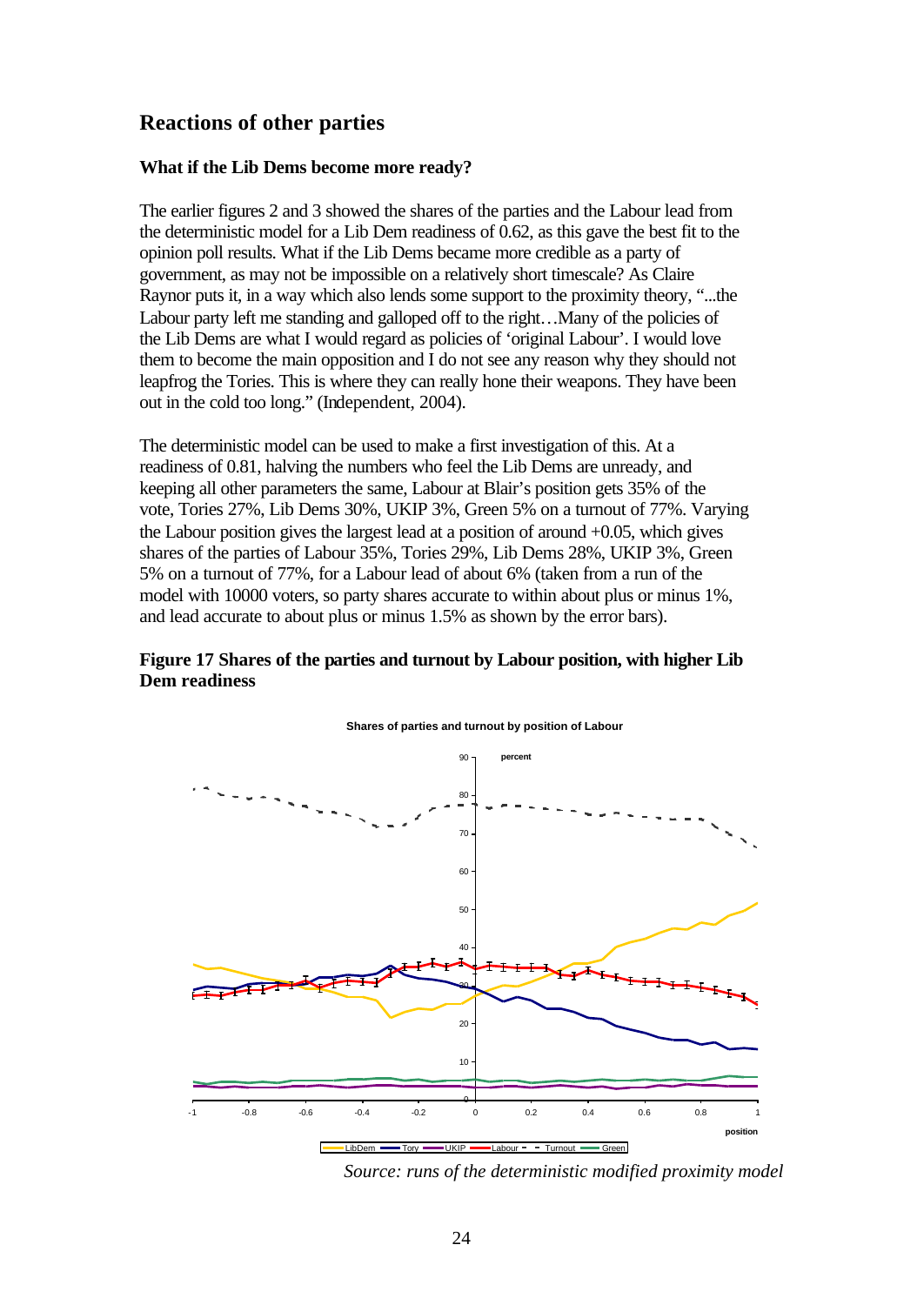Figures 17 and 18 show the shares of the different parties, the turnout and the Labour lead for all Labour positions of  $-1$  to  $+1$  on the left-right continuum from the deterministic model. Comparing figures 17 and 18 to figures 2 and 3 shows that increasing the Lib Dem readiness makes some difference, both to Labour's lead at its current position, and to the position it should take up if it wishes to maximize its lead.

#### **Figure 18 Labour lead over nearest party by Labour position, with higher Lib Dem readiness**



*Source: runs of the deterministic modified proximity model*

Figures 19 and 20 show what happens if we set Lib Dem readiness to 1, so that all potential Lib Dem voters feel that they are ready for government (all other parameters the same) They show that Labour would need to move back to about –0.1 to –0.2 to retain any lead at all; remaining at 0.09 would hand a lead of about 3% to the Lib Dems.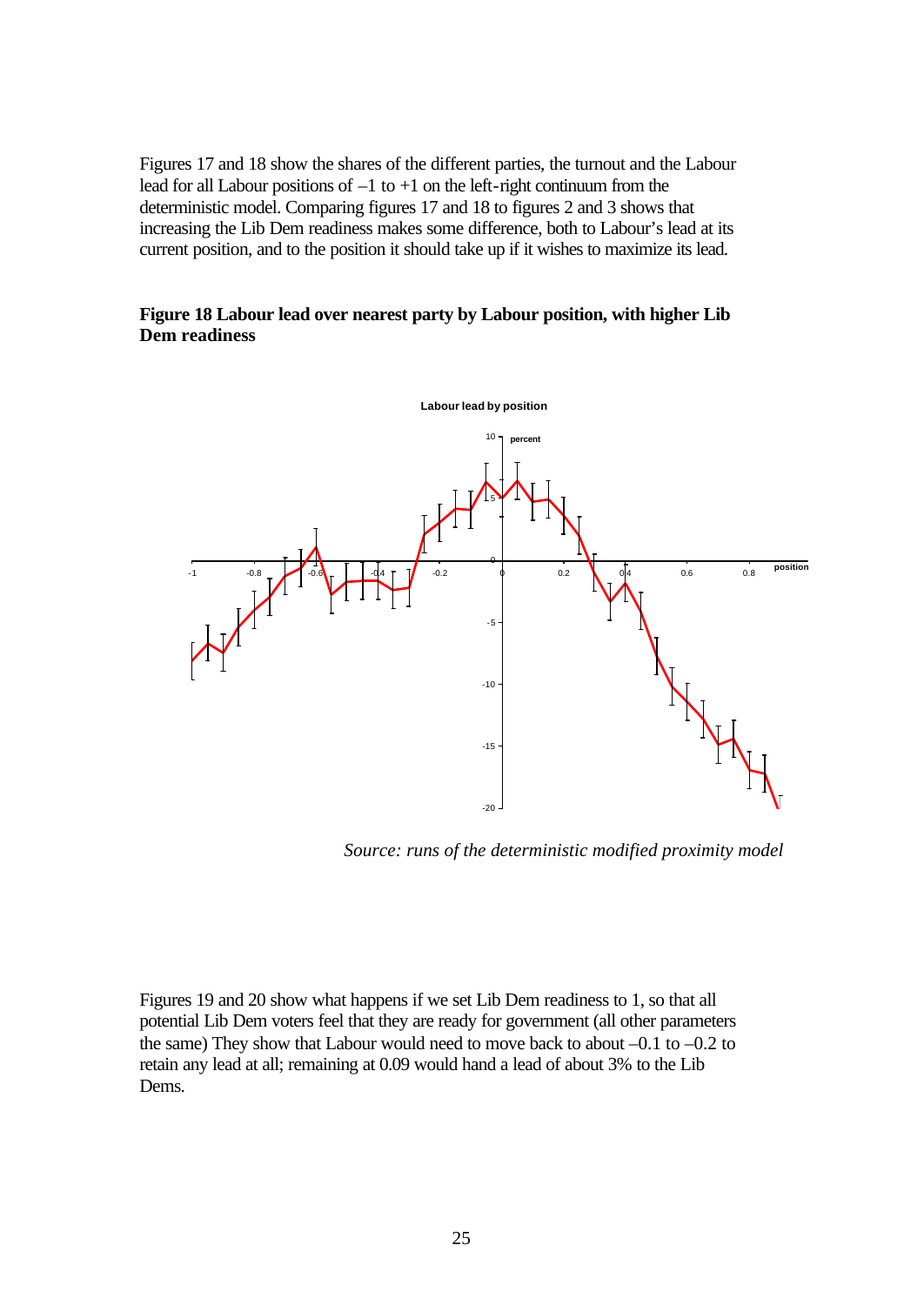**Figure 19 Shares of the parties and turnout by Labour position, with complete Lib Dem readiness**



**Shares of parties and turnout by position of Labour**

**Figure 20 Labour lead over nearest party by Labour position, with complete Lib** 

**Dem readiness**



*Source: runs of the deterministic modified proximity model*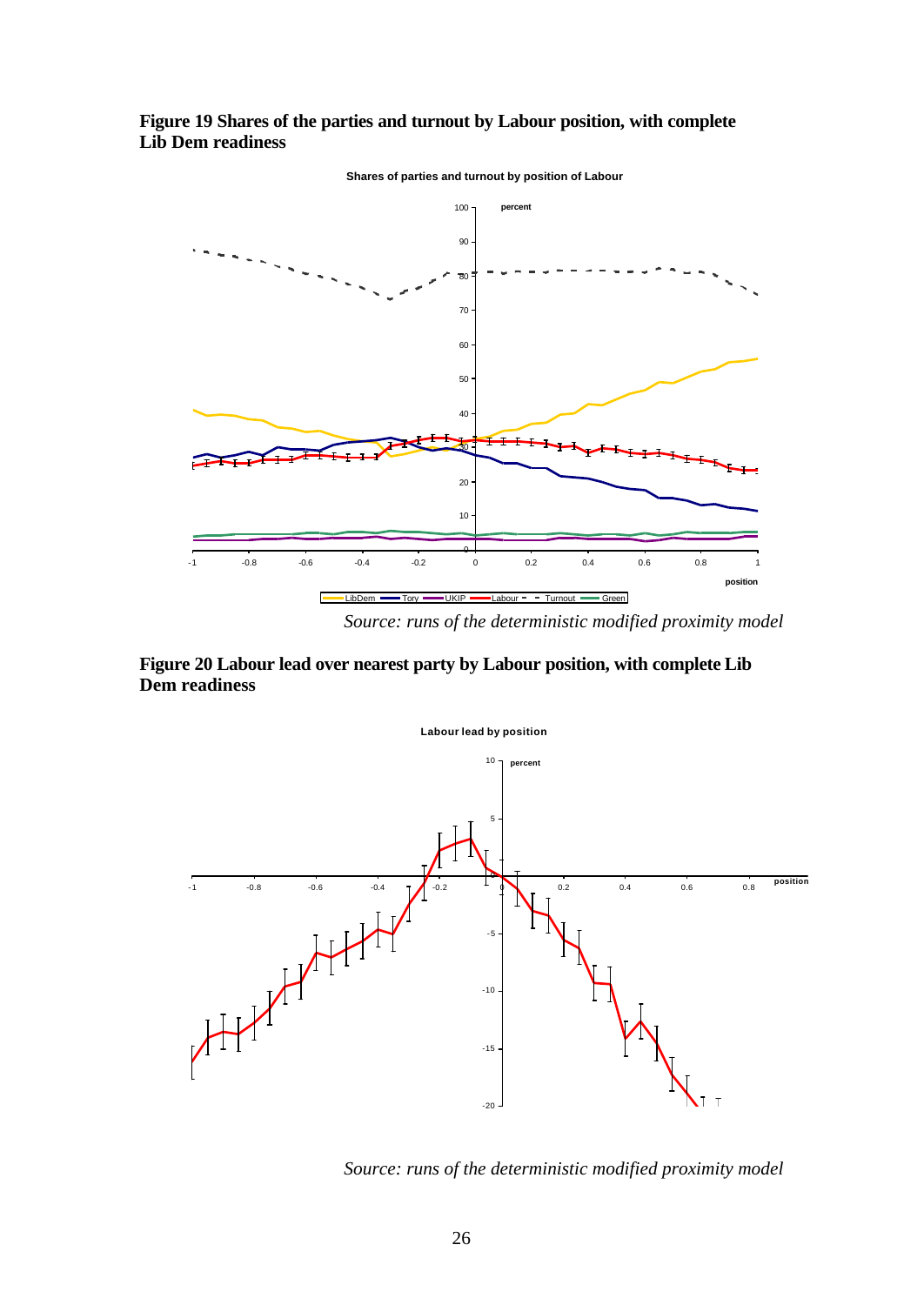#### **Tory response**

Can the Tories respond to the re-positioning of Labour under Tony Blair at just a shade to the right of centre? What should they do if Labour stays at +0.09? Figures 21 and 22 show what happens in the deterministic model if the Tories' position is anywhere from  $-1$  to  $+1$  (with Labour remaining at 0.09).

#### **Figure 21 Shares of the parties and turnout by Tory position**



#### **Shares of parties and turnout by position of Tories**

*Source: runs of the deterministic modified proximity model*

The only Tory positions that hand Labour a lead are to the left of them at +0.05 or below, or more than slightly to the right of centre, at +0.75 and above. If the Tories were to move back towards the centre, say at +0.3, and be perceived as credible, they would win an overall majority, the Lib Dems would take second place, and Labour would be forced into third place. Note that UKIP's share of the vote does not increase appreciably wherever the Tories are positioned; there are not enough voters within the critical distance of the UKIP position for them to take more than about 5% of the vote.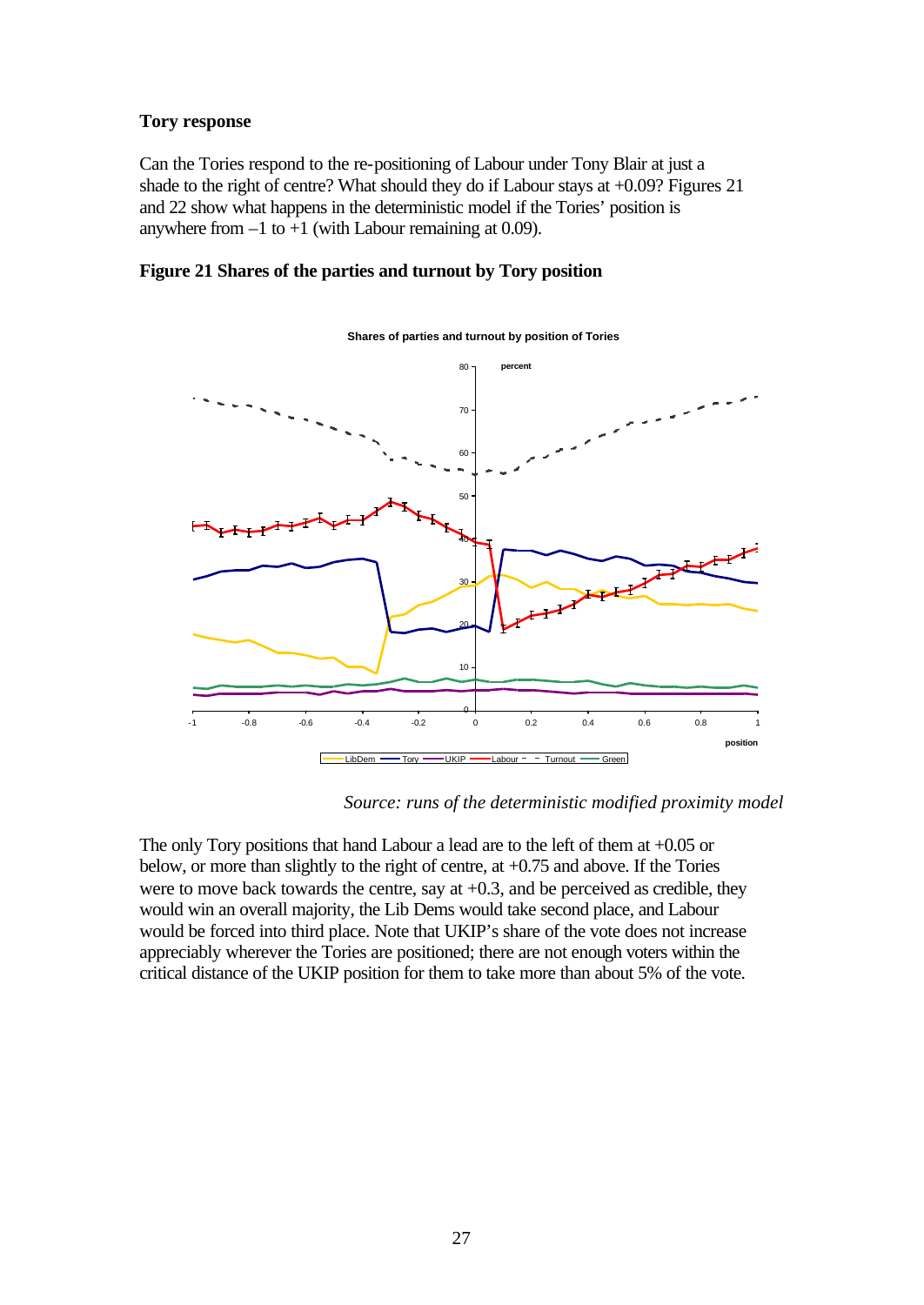# **Figure 22 Labour lead over nearest party by Tory position**



**Labour lead by position of Tories**

*Source: runs of the deterministic modified proximity model*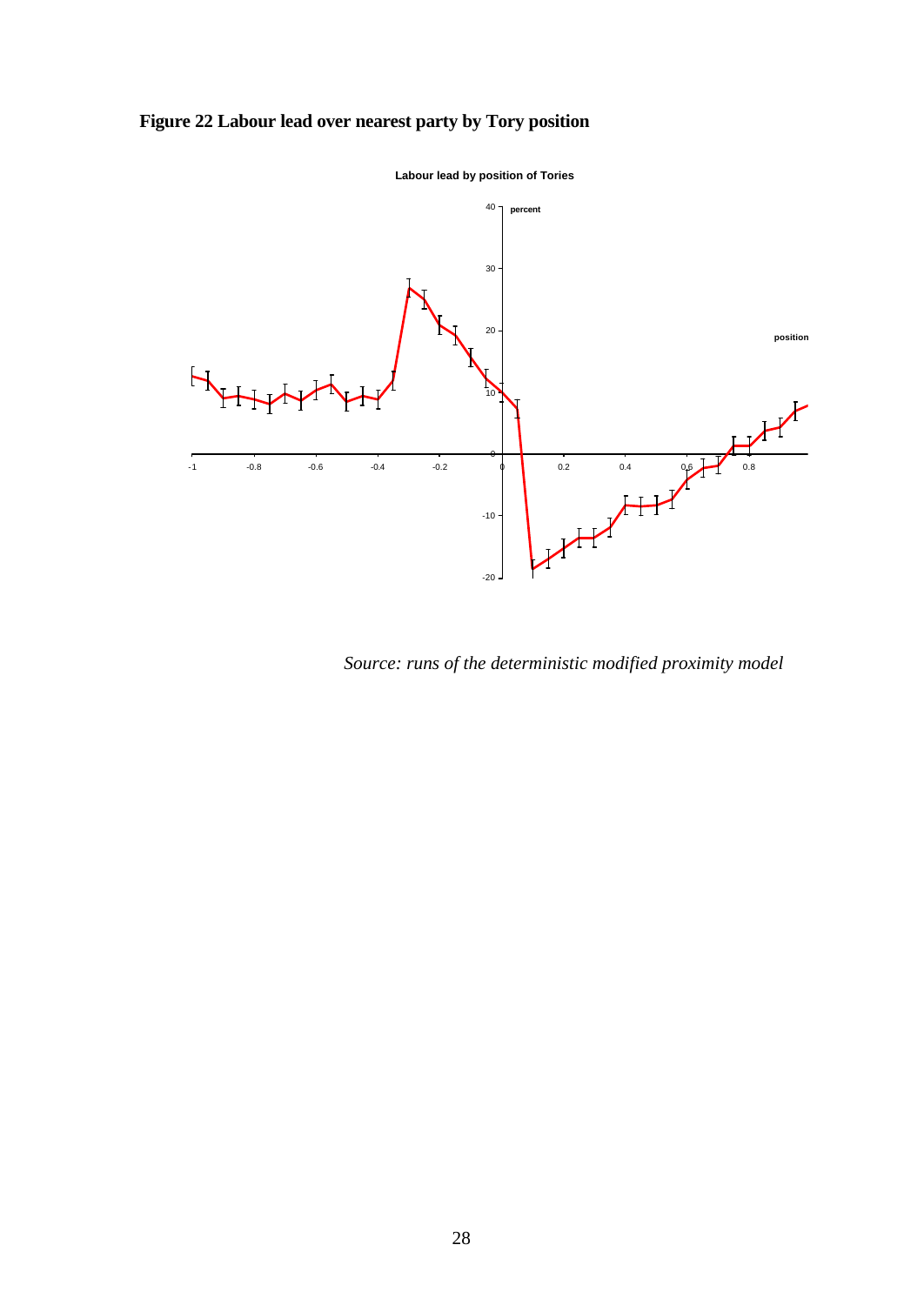# **Conclusions and discussion**

Results from  $PM<sup>2</sup>$  show that Labour could increase its mean lead over the nearest opposition slightly by continuing to move to the right to +0.2, a little beyond Tony Blair's present position of +0.09.

Moving back to the left, to a position represented by Gordon Brown and Labour MPs as a whole, would reduce Labour's overall majority by a mean of 133 seats (90% confidence interval a reduction in overall majority of 84 to 168 seats), giving a 14% chance of Labour not obtaining an overall majority, if the voters do not change their views and the other parties do not change their positions.

Moving to a triangulation position, which is a compromise between conviction and expediency, would reduce Labour's overall majority by a mean of 62 seats (90% confidence interval a reduction in overall majority of 14 to 118 seats). Only in the very worst cases would this lead to Labour's overall majority disappearing with the proviso, as before, that the voters do not change their views and the other parties do not change their positions.

Initial investigations with the deterministic form of the model, show that reducing the proportion of Lib Dem voters who feel they are unready for government, or a move back towards the centre by the Tories, could cause significant electoral problems for Labour.

Several caveats need to be stated about these results. Some of them concern technical issues; others are more profound and involve issues of trust and political theory.

#### **Technical issues**

.

#### *Is the link between lead and majority valid for a larger Lib Dem share of the vote?*

The relationship between Labour's share of the vote and its overall majority shown in figure 7 was taken from past elections where the Lib Dem (or Liberal) share of the vote did not exceed 25%. So it should probably be treated with caution if Labour were to take up positions much to the right of Blair's present position, or if the readiness of the Lib Dems were to improve, when the Lib Dems might obtain shares of the votes above 26%. A stronger Lib Dem showing than this might hurt the Tories more than the model shows, because they are the second party in more Tory than Labour seats. But for the majority of the analyses in the paper, the Lib Dem share is within its historical range.

#### *The conversion from verbal to numerical categories.*

The assignment of numerical values to the verbal categories shown in table 1 is not the only one that could be used. All of the results are invariant to a positive linear transformation in the numerical scale. But it is possible that they could be altered by making some of the categories narrower and others wider. A future version of  $PM<sup>2</sup>$ could investigate this effect.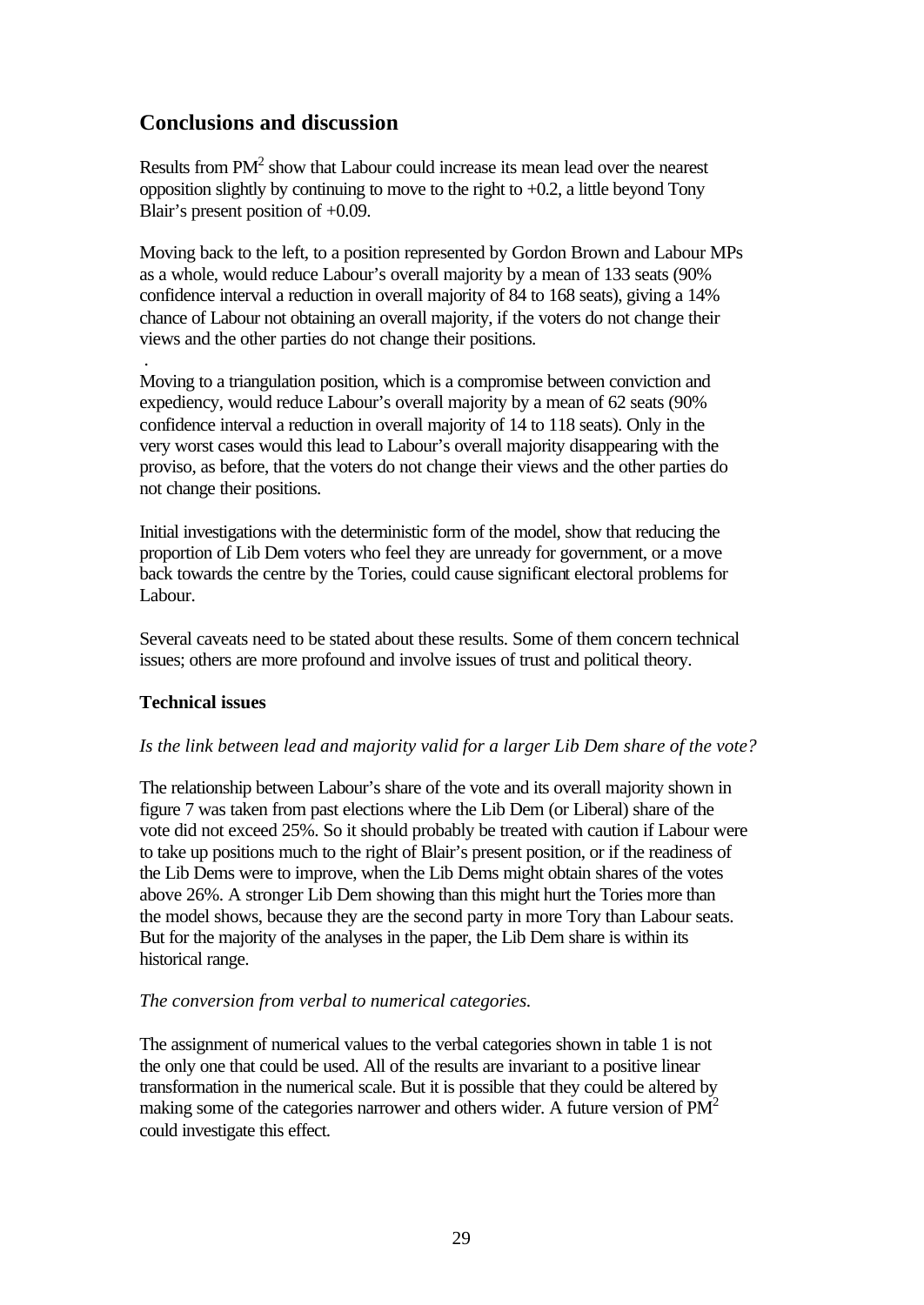#### *What if voters' views are not normally distributed?*

Even if the numerical definition of the categories remains the same, the use of a normal distribution to represent the views of voters is not obviously correct, even though it is the conventional assumption. In fact, the curve fitting routine of RiskOptimiser gives a triangular distribution with minimum, most likely and maximum values of –2.23, -0.08 and 2.21 as the best fit to the data of any distribution. Using this distribution instead of a normal distribution for voters' views gives the shares of the parties shown in table 9 with Labour at Blair's position. Comparing this with table 8 shows that the main effect is to reduce the shares of the Greens and UKIP and increase those of Labour and the Tories. Running the model with a triangular distribution for voters' views would require some minor recalibration of  $PM<sup>2</sup>$  to bring these party shares back into line with opinion poll results.

#### **Table 9 Input ranges and shares of the parties from PM<sup>2</sup> with Labour at Blair's position and a triangular distribution of voters' views**

| Green<br>Lib Dems<br>Labour<br>Tories | Party position<br>$-2.6$ to $-2.2^2$<br>$-0.34$ to $-0.26$ <sup>1</sup><br>$+0.09$<br>$+1.00$ to $+1.081$ | Mean share of the vote $(\%)$<br>2.3<br>23.7<br>39.9<br>31.4 |
|---------------------------------------|-----------------------------------------------------------------------------------------------------------|--------------------------------------------------------------|
| <b>UKIP</b>                           | +2. to +2.66 <sup>2</sup>                                                                                 | 2.7                                                          |
| Critical<br>Readiness<br>Switch       | Parameter value<br>0.4 to $0.7^2$<br>$0.55$ to $0.7^2$<br>$0.2 \text{ to } 0.8^2$                         |                                                              |

*Source: runs of the probabilistic modified proximity model*

*Notes:*

*1. See table 5 for exact distribution used*

*2. See table 7 for exact distribution used*

#### *Greater uncertainty about other parties' position.*

The positions of the Lib Dems and the Tories have been assumed to be measured perfectly by the responses to the YouGov poll on the position of the party leaders (YouGov, 2004). The uncertainty in the positions is assumed to be caused solely by the sampling error in the YouGov poll which had about 1600 respondents. In reality, there are several reasons why the position of the Tories and Lib Dems might be less well known than this. Maybe voters associate the position of the party with the position of its MPs rather than its leader. Or maybe their estimate of its position is unstable and moves around in response to day-to-day news coverage.

Table 10 shows the effect upon the shares of each party that results from keeping the same mean Lib Dem and Tory positions, but making the uncertainty about them five times as wide as in the earlier runs, to about the same as the uncertainty in the Green and UKIP positions. Comparing table 10 with table 8 shows that the effect on the mean shares of the vote is negligible, and the mean Labour lead is likewise only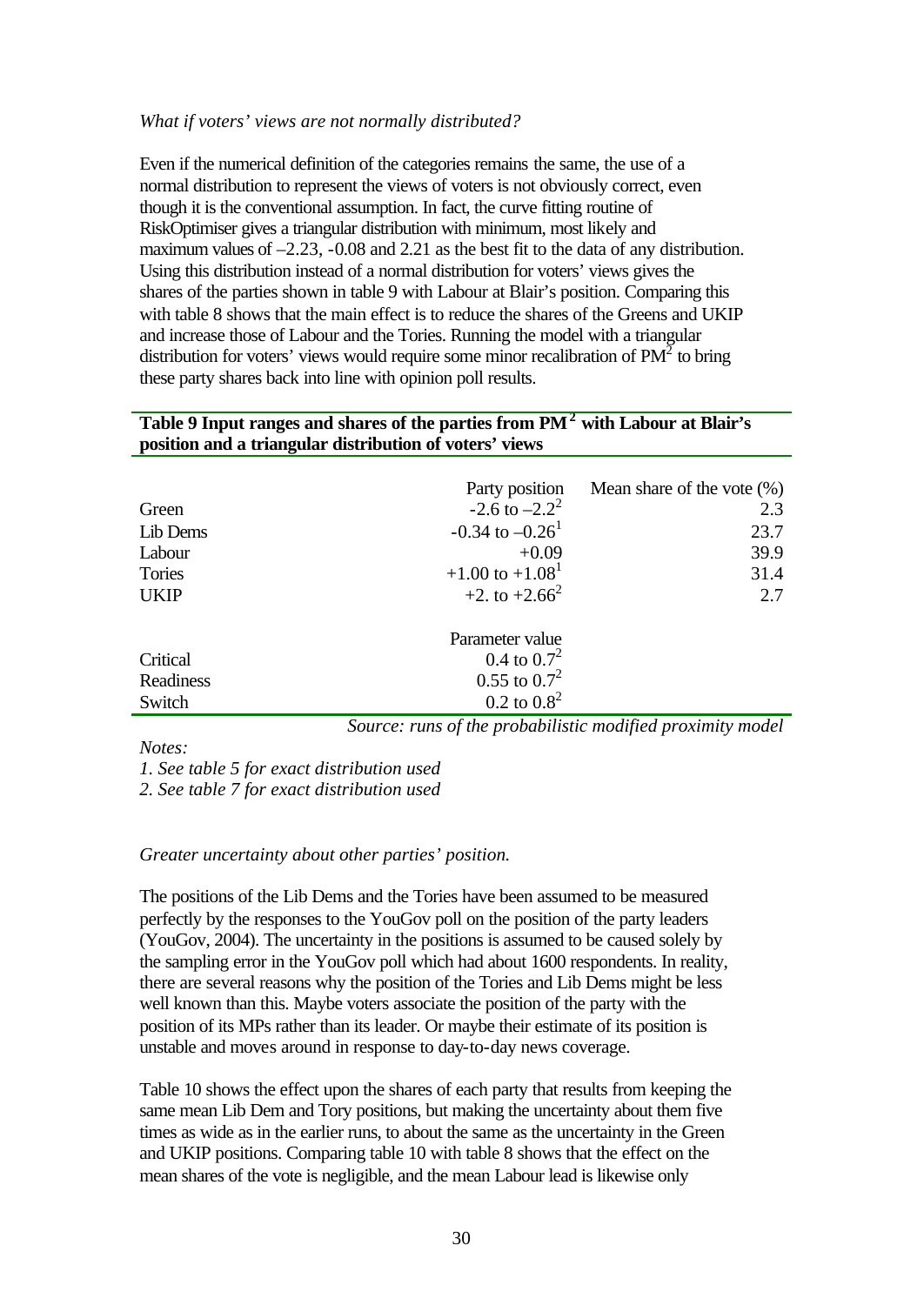slightly affected at 10.1%, rather than 9.9%. But the 90% range of the Labour lead is now from 4.0 to 16.5% (rather than 6.9 to 13.4% as shown in figure 4), and the uncertainty about the Tory and Lib Dem positions become the most important influences on the Labour lead (rather than  $6<sup>th</sup>$  and  $5<sup>th</sup>$  most important as shown in figure 5).

#### **Table 10 Input ranges and shares of the parties from the probabilistic modified proximity model (PM<sup>2</sup> ) with Labour at Blair's position and wider ranges for the Lib Dem and Tory positions**

|             | Party position                                             | Mean share of the vote $(\%)$ |
|-------------|------------------------------------------------------------|-------------------------------|
| Green       | $-2.6$ to $-2.2^2$                                         | 4.7                           |
| Lib Dems    | $-0.50$ to $-0.10$                                         | 23.8                          |
| Labour      | $+0.09$                                                    | 38.9                          |
| Tories      | $+0.84$ to $+1.24$                                         | 28.8                          |
| <b>UKIP</b> | $+2.$ to $+2.66^2$                                         | 3.8                           |
|             | Parameter value                                            |                               |
| Critical    | 0.4 to $0.7^2$                                             |                               |
| Readiness   | $0.55$ to $0.7^2$                                          |                               |
| Switch      | $0.2 \text{ to } 0.8^2$                                    |                               |
|             | Source: runs of the probabilistic modified proximity model |                               |

*Notes:*

*2. See table 7 for exact distribution used*

#### *Gentler implementation of critical distance*

Is it realistic to say that people will certainly vote for the nearest party if it is within the critical distance, as the present model does? One alternative would be to say they will not vote for a party more than a certain distance away, but they will distribute their vote probabilistically to all parties inside that distance. If no party is within the critical distance, they will not vote.

Even this gentler form of critical distance would gives the odd result that if all other parties are more than the critical distance away, a party would win 100% of the votes until it reached the critical distance away, and then its share would drop straight to 0%. It would be possible to have a smoother version where 'no vote' is treated like another party that is always the critical distance away from the voter's view. Then the voter distributes their vote probabilistically to all parties (including no vote). Both of these changes could be implemented in future versions of  $PM^2$ .

#### *All voters have their own view of the position of the parties*

In the present version of  $PM^2$ , a position is chosen for the Lib Dems and Tories (and Greens and UKIP) from the input distributions shown in tables 5 and 7, and this is applied to all voters in a sample of 10000, then another position is chosen and applied to all voters in a sample of 10000, and so on 100 times, to calculate the mean shares of the parties, their distribution and the main influences upon them.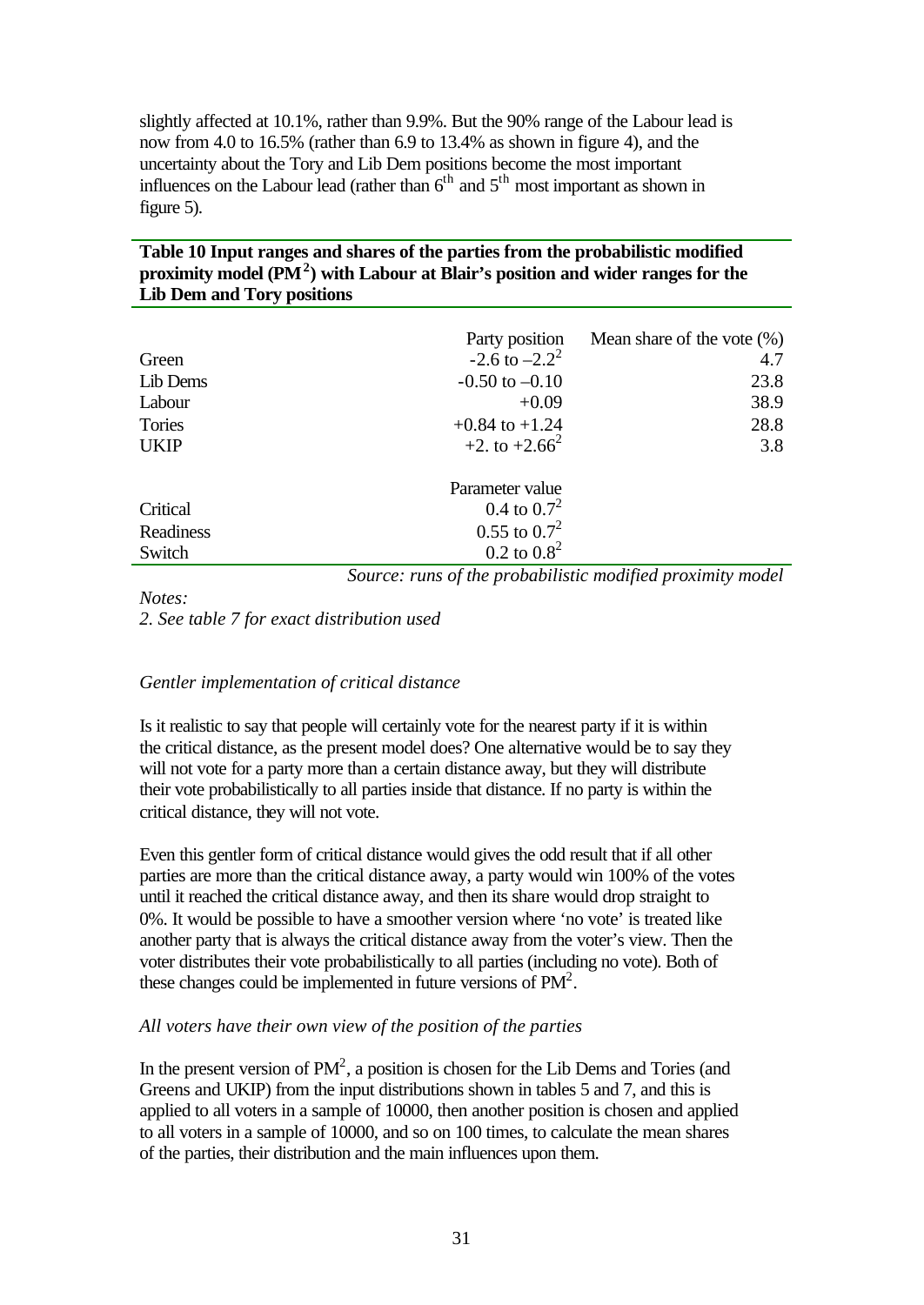In reality of course, all voters have their own personal view of the position of each of the parties, and this may well be correlated with how they are inclined to vote; the 3% of voters who perceive Michael Howard as fairly or very left wing are unlikely to be Labour voters, for instance (YouGov, 2004).

To take this into account would require a more explicitly agent-based model of voting behaviour, with party positions sampled for each voter individually, possibly dependent upon their own position on the left-right continuum. It would not be an impossible task to build such a model, but it would not be a trivial undertaking either.

#### **Deeper concerns**

#### *Trust issues for Labour and the Tories*

None of this analysis allows for the fact that some natural Labour voters may be so upset by the war in Iraq that they will not vote for Labour while Blair is leader. An extreme version of this view is expressed by Alan Bleasdale, who says that "The Labour Government is not fit for government...I'd go so far as to say they're vile. They make me weep with anger." (Independent, 2004).

Likewise, some natural Tory voters may see the party as unelectable under Michael Howard. As Nick Pearce puts it, "if Michael Howard moves to the right to protect his flank from UKIP he will create space on the centre right for the Lib Dems to occupy." (Independent, 2004), although the analysis in this paper argues that this space already exists and is occupied by Tony Blair's Labour.

#### *In the very long term*

Suspicion that parties might be positioning themselves expediently rather than honestly representing the views of their MPs could lead to disillusion and disengagement from the political process. In  $PM^2$  (and in reality in the short term), this does not matter; to a close approximation, obtaining a 10% lead with a 50% turnout would provide just as large an overall majority at the next general election as a 10% lead with an 80% turnout. But in the long term, the lack of voter participation could lead to a perceived lack of legitimacy, possibly with an increase in other forms of political engagement, such as membership of NGOs, protests and civil disobedience. The drop in turnout in 2001 to the lowest level since the end of the Second World War suggests that this process may have already started.

#### *Other theories of voting.*

The proximity theory of voting is only one amongst several theories that have sought to explain voting behaviour. Other major theoretical strands include tribal theories, where voters cast their votes largely along class lines, party identification theories, where voters make judgements early in their lives about which party to support, and tend to continue that support until some major political trauma causes them to reassess their judgement, and valence theories, where voters make judgements about the overall competence of rival political parties (Clarke et al, 2004).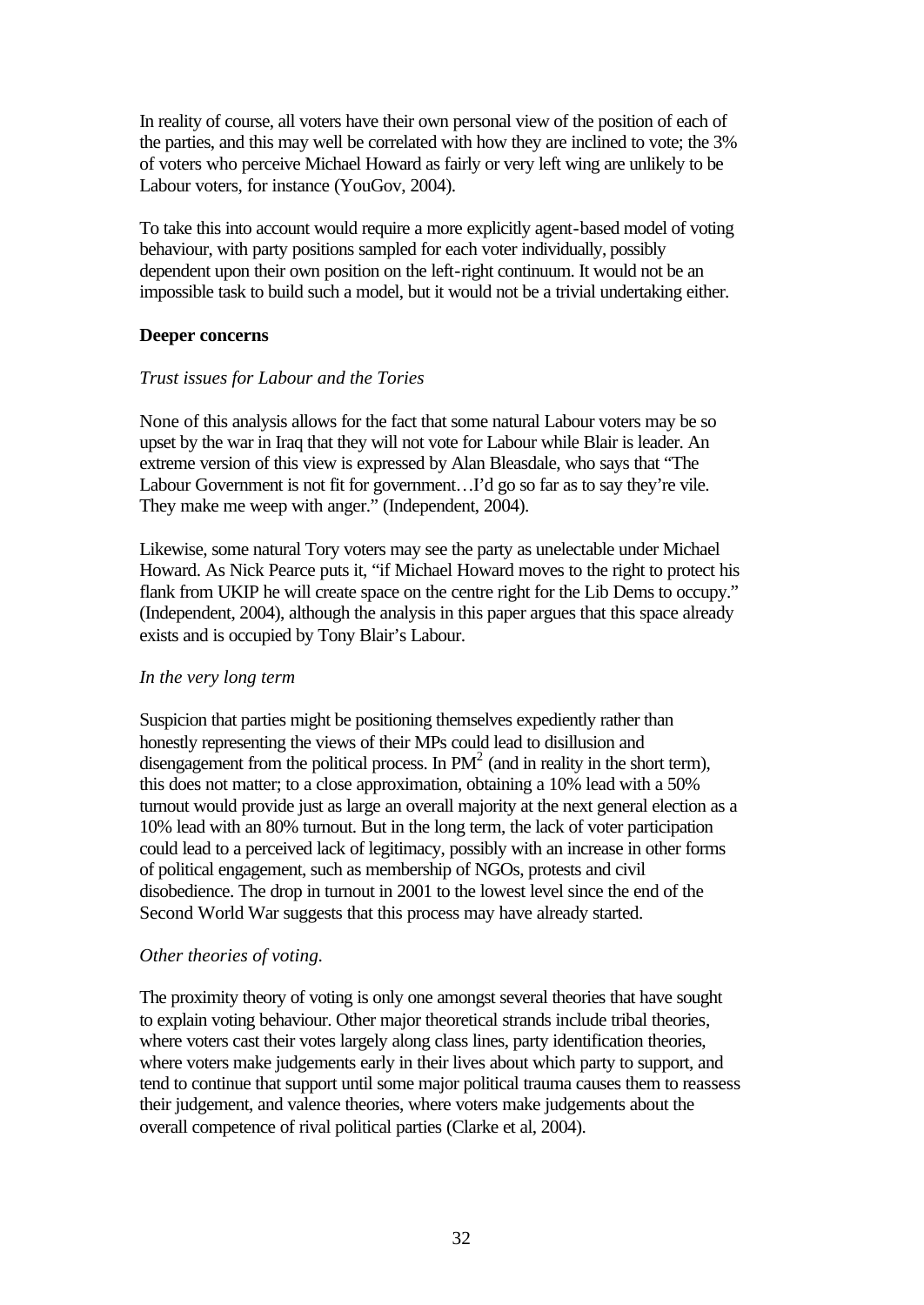It is unlikely that the debate between these theories will be settled any time soon. As Clarke et al put it "…empirical analyses typically and predictably, demonstrate the power of the preferred model". However, it is clear that after an extensive analysis of the 2001 British general election, they lean towards valence rather than proximity theories. (Clarke et al, 2004). On the other hand, Fisher and Swyngedouw find " a one-dimensional model to be adequate…the dominant theme of party competition is the left-right one" albeit for Belgian rather than British elections (Fisher and Swyngedouw, 2003).

Each of the rival theories could lead to probabilistic models of a type similar to  $PM^2$ described in this paper, and the inclusion of readiness in  $PM<sup>2</sup>$  means that it does contain some valence ideas. The conclusions of this paper must be treated with an appropriate degree of caution: they show the implications for Labour's overall majority if the proximity theory of voting is broadly correct, and neither voters' views nor the positions of the parties undergo significant change.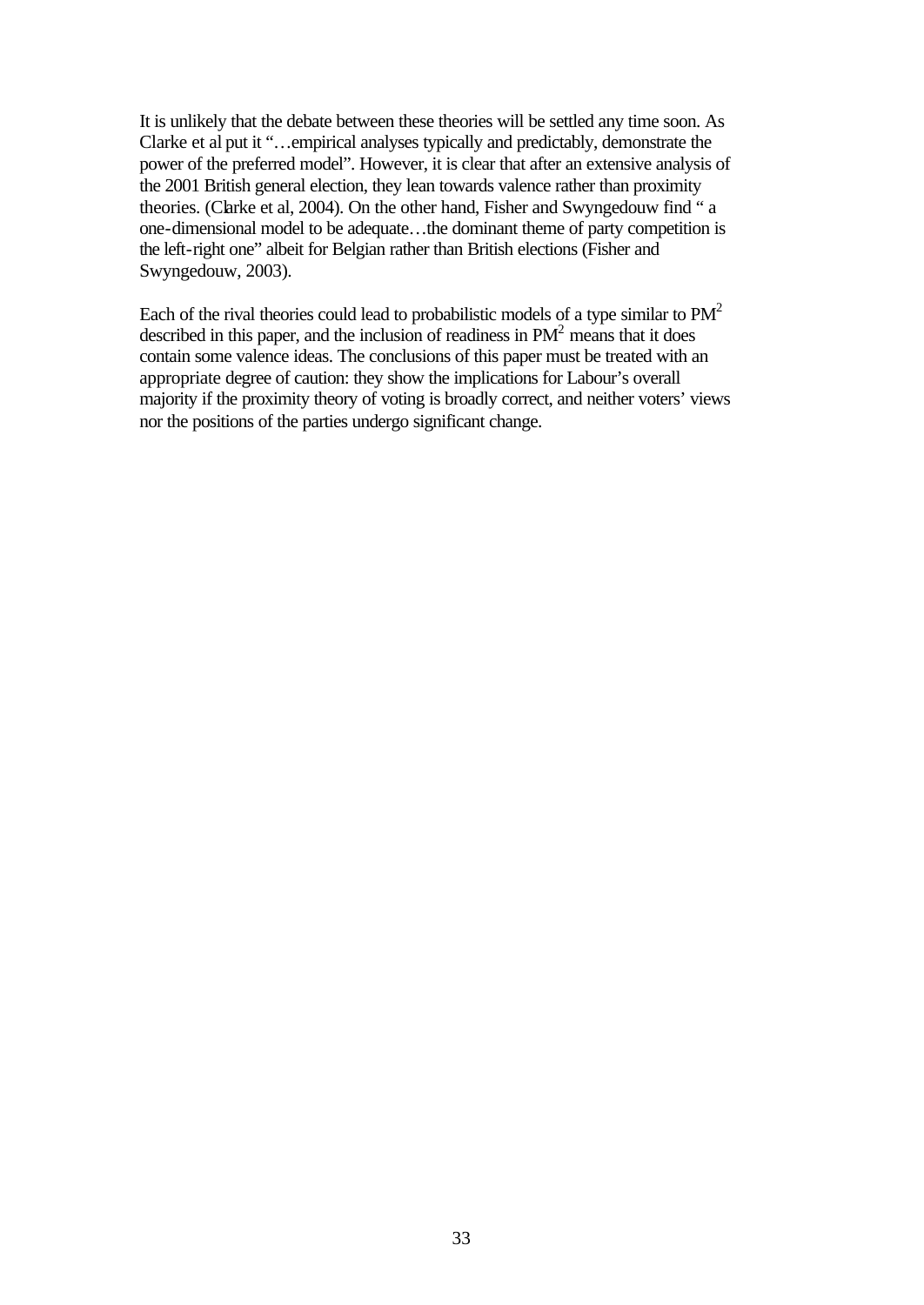### **References**

Bolton P, 2001, *Social indicators*, House of Commons Library Research Paper 01/83, http://www.parliament.uk/commons/lib/research/rp2001/rp01-083.pdf accessed October 2004.

Clarke H D, Sanders D, Stewart M C and Whiteley P, 2004, *Political Choice in Britain*, Oxford: OUP.

Davey E, 2001, Lib Dems could form government 'in 10 years', The Guardian, 24 September 2001.

Downs A, 1957, *An Economic Theory of Democracy*, New York: Harper and Row.

Fisher S and Swyngedouw M, 2003, Does electoral change reflect party position? Flanders 1991-1995", Revue de la Maison Francaise d'Oxford, 1, 1.

Gilbert W, 2003, Letter to the Guardian, 20 September 2003.

Hattersley R, 2004a, *How I became a militant*, The Guardian, 18 October 2004.

Hattersley R, 2004b, *Frankly, this lot are better than we ever were*, The Guardian, 26 September 2004.

ICM, 2004, Guardian Labour members poll, http://www.icmresearch.co.uk/reviews/2004/guardian-labourmembers-feb-2004.asp accessed October 2004.

Independent, 2004, False promise or a new dawn: can the Lib Dems win power?, 24 September 2004.

Leeke M, 2003, *UK election statistics: 1945 - 2003*, House of Commons Library Research Paper 03/59, July 2003 http://www.parliament.uk/commons/lib/research/rp2003/rp03-059.pdf accessed September 2004.

Kettle M, *With the Tories off the map, the centre is up for grabs*, The Guardian, 5 October 2004.

McMillan J, 2004, *Ideas left behind in the cult of charisma*, The Scotsman, 25 September 2004.

MORI, 2002, Young people and citizenship, http://www.mori.com/mrr/2002/c020906.shtml accessed October 2004.

MORI, 2004, Voting intentions in Great Britain, September 2004, http://www.mori.com/polls/trends/voting-all.shtml accessed October 2004.

Palisade Corporation, 2000, *Guide to RISKOptimizer*. Newfield NY, USA.